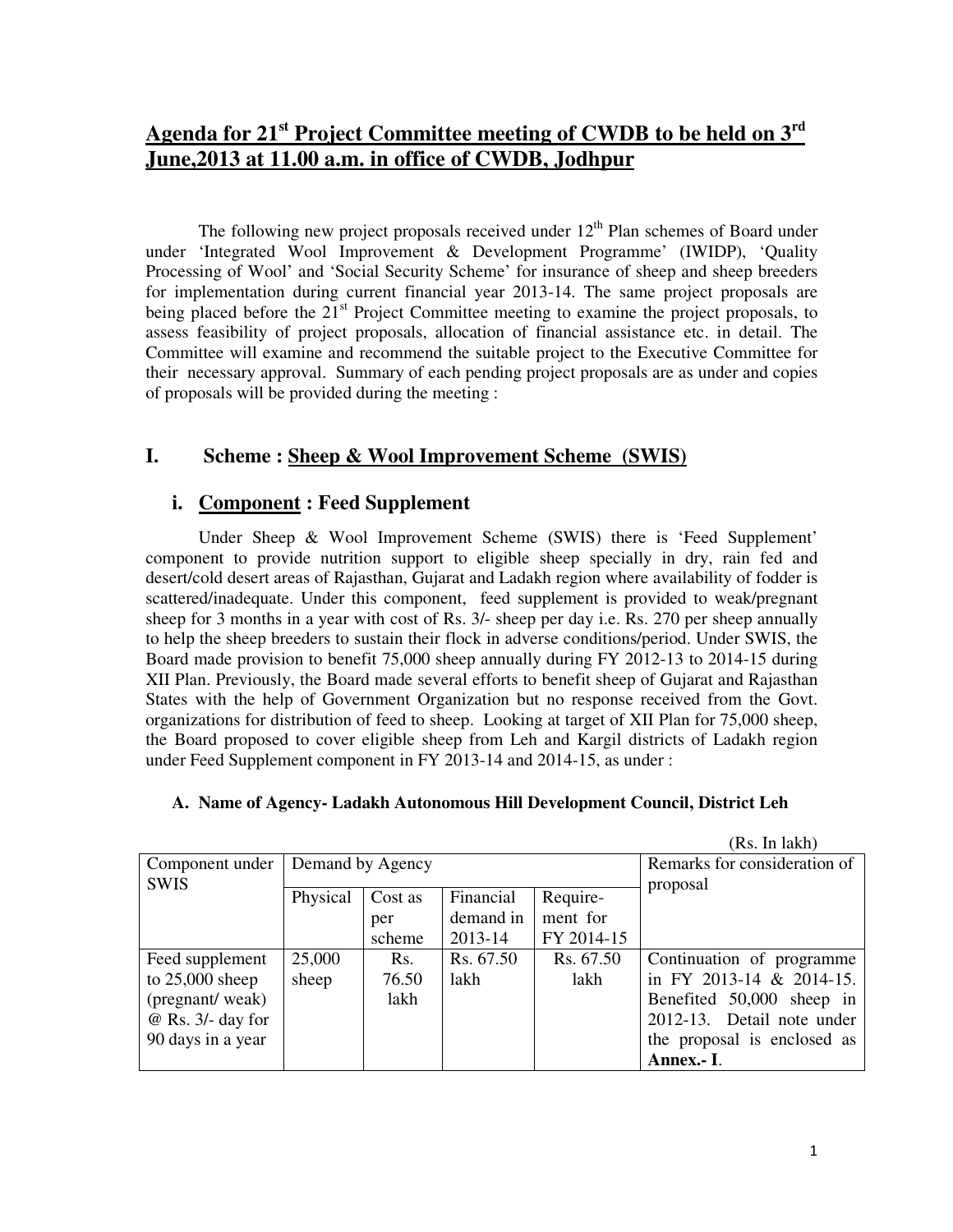|                     |        |                  |              |          | $\mathbf{1}$                                |
|---------------------|--------|------------------|--------------|----------|---------------------------------------------|
| Component under     |        | Demand by Agency |              |          | Remarks for consideration of                |
| <b>SWIS</b>         |        |                  |              |          | proposal                                    |
|                     | Physic | Cost as          | Financial    | Require- |                                             |
|                     | al     | per              | demand in    | ment for |                                             |
|                     |        | scheme           | 2013-14      | 2014-15  |                                             |
| Feed supplement     | 50,000 | Rs. 135          | Rs. 90       | Rs. 135  | Continuation of programme in FY             |
| to $50,000$ sheep   | sheep  | lakh             | lakh $(135)$ | lakh     | 2013-14 & 2014-15. Feed of Rs.              |
| (pregnant/weak)     |        |                  | $-45)$       |          | 45 lakh has not distributed in              |
| $@$ Rs. 3/- day for |        |                  |              |          | 2012-13 due to closure of road              |
| 90 days in a year   |        |                  |              |          | granted permission<br>and<br>for            |
|                     |        |                  |              |          | revalidation in 2013-14. Detail             |
|                     |        |                  |              |          | under the proposal<br>note<br><sup>is</sup> |
|                     |        |                  |              |          | enclosed as <b>Annex.</b> - II.             |

### **B. Name of Agency- Ladakh Autonomous Hill Development Council, District Kargil**

## **ii. SWIS Project for 2 lakh sheep from Andhra Pradesh State**

 Andhra Pradesh Sheep & Goat Dev. Co-op. Fed. Ltd., Hydrabad submitted a project proposal to benefit 2 lakh sheep of Deccani Tract 9 districts (Ranga Reddy, Nizamabad, Medak,Adilabad,Khammam, Mahabubnagar & Warangal, Nalgonda and Karimnagar) of Andhra Pradesh State under following activities during XII Plan, as under :

1. Health Care of sheep- proposed funds for total 2.00 lacs sheep @Rs. 18.00/sheep/year

2. Breed Improvement

A.Strengthening/Establishment of Sheep Breeding Farm- 3 farms per year @ Rs. 20.00 lacs per farm

B.Distribution of Stud Rams under Breed Improvement- 300 Stud rams will be distributed under this component @ Rs. 5,000 each Ram.

3. Reimbursement of overhead expenses to implementing agencies- To cover 2.00 lacs sheep @ Rs. 5/- per sheep per year

|                                 |         |             |         |       |         |       |         |       | (Rs. 1n lakhs) |        |
|---------------------------------|---------|-------------|---------|-------|---------|-------|---------|-------|----------------|--------|
| component                       | 2013-14 |             | 2014-15 |       | 2015-16 |       | 2016-17 |       | <b>Total</b>   |        |
|                                 | Phy.    | Fin.        | Phy.    | Fin.  | Phy.    | Fin.  | Phy.    | Fin.  | Phy.           | Fin.   |
| <b>Health Care</b>              | 2.00    | <b>36.0</b> | 2.00    | 36.00 | 2.00    | 36.00 | 2.00    | 36.00 | 8.00           | 144.00 |
| <b>Distribution of</b>          |         |             |         |       |         |       |         |       |                |        |
| <b>Stud Ram</b>                 | 3       | 60.0        | 3       | 60.00 | 3       | 60.00 | 3       | 60.00 | 15             | 240.00 |
| under Breed                     | farms   |             | farms   |       | far     |       | farm    |       | farms          |        |
| Improvement                     |         |             |         |       | ms      |       | S       |       |                |        |
| of<br><b>Distribution</b>       |         |             |         |       |         |       |         |       |                |        |
| <b>Stud Ram</b>                 | 100     | 5.00        | 100     | 5.00  | 100     | 5.00  |         |       | 300            | 15.00  |
| <b>Reimbursement</b>            |         |             |         |       |         |       |         |       |                |        |
| of overhead<br>expenses to I.A. | 2.00    | <b>10.0</b> | 2.00    | 10.00 | 2.00    | 10.00 | 2.00    | 10.00 | 8.00           | 40.00  |

Details of component wise Physical & financial targets is as follows-

 A detail note under above SWIS project from A.P. State is enclosed as **Annexure-III** for consideration and recommendation.

 $\mathbf{r}$  in late  $\mathbf{r}$ 

(Rs. In lakh)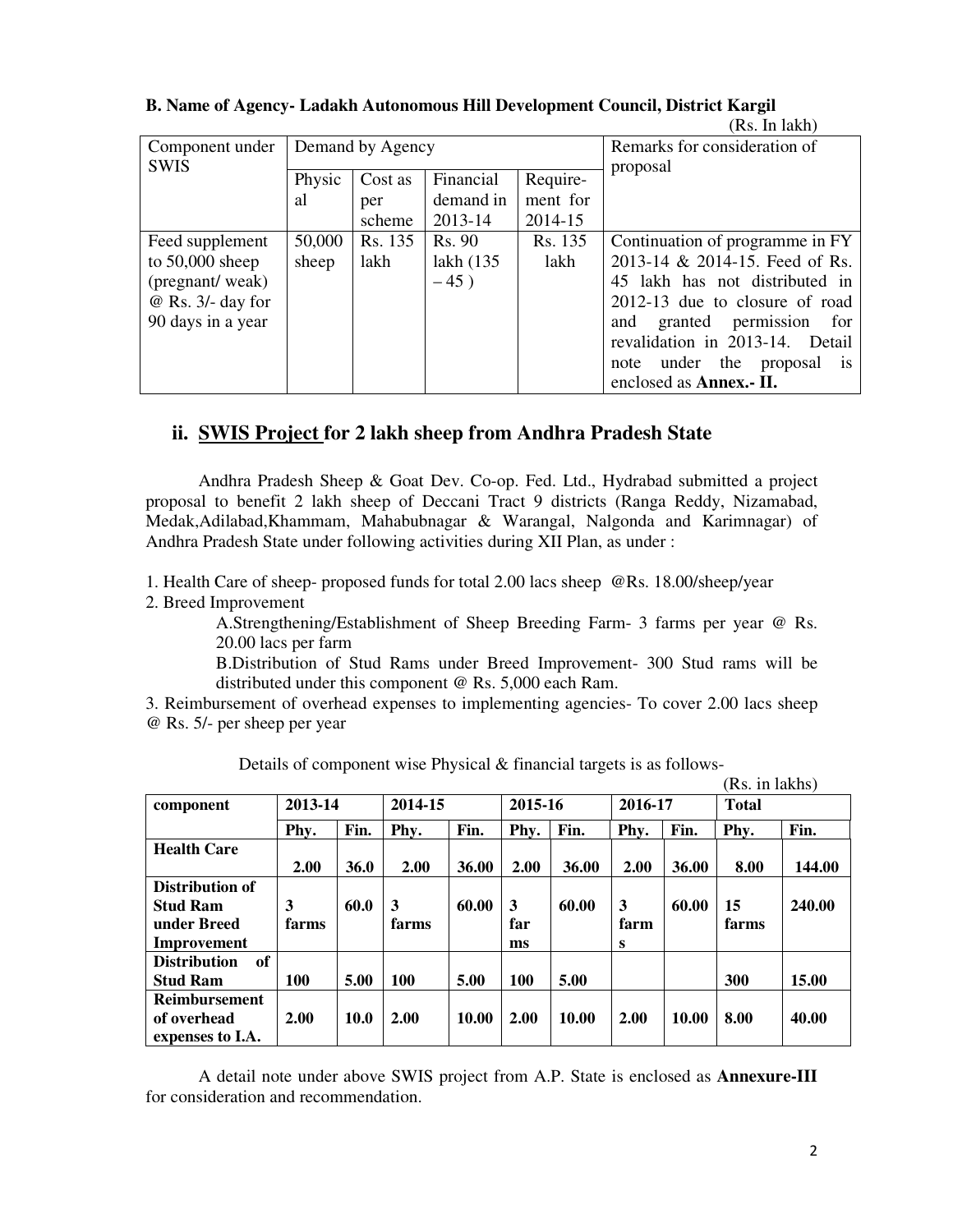### **iii. Component : 'Revolving Fund'**

## **C. Enhancement of funds under 'Revolving Fund' for marketing of raw wool in Leh district of Ladakh region.**

 The Central Wool Development Board has received a D.O. letter from Mr. Gurmet Dorjay, Executive Councillor, (Tourism/Sheep/Animal Husbandry), Ladakh Autonomous Hill Development Council, Leh-Ladakh to extend assistance under Revolving Fund for marketing of raw wool in Leh-Ladakh during XII Plan to provide remunerative returns for pashmina wool to Nomads.

 The Executive Councilor, LAHDC, Leh requested to extend financial assistance of Rs. 4.50 Crore under 'Creation of Revolving Fund' for raw wool marketing in favour of 'All Changthang Pashmina Growers Cooperative Marketing Society, Leh' to enabling the Society to procure 100% pashmina produce. He informed that under this programme the Society require total Rs. 9 Crore for marketing of 45,000 kg pashmina wool @ Rs. 2,000 per kg and requested to provide 50% of fund which is Rs. 4.50 Crore from the CWDB under Revolving Fund component.

 Under this Revolving Fund, the Board had provided total Rs. 1.50 Crore in the years 2010-12 to Ladakh Autonomous Hill Development Council, Leh District for Creation of Revolving Fund for raw wool marketing to ensure remunerative returns to wool growers (Nomdas) of Ladakh region. As per request, the Board may consider the above proposal for additional financial assistance upto Rs. 75 lakhs during 2013-14 out of total financial provision of Rs. 100 lakh under XII Plan outlay for marketing of additional quantity of pashmina wool under the scheme of Sheep & Wool Improvement Scheme (SWIS).

## **D. Creation of Revolving Fund for marketing of raw wool in Andhra Pradesh State.**

 Under Sheep & Wool Improvement Scheme, there is a component of Revolving Fund for marketing of Raw wool (sheep, angora rabbit and Pashmina wool) by providing one time fund for creation of revolving fund to support wool marketing activity and to provide remunerative return to wool growers for wool. Under this component, the Board has made financial provision of Rs. 100 lakh for Revolving Fund to different existing State Wool Marketing Boards/Corp. to strengthen marketing support by procuring additional quantity of wool. During  $11<sup>th</sup>$  Plan, the Board has created Revolving Fund for marketing of wool in the States of J. & K., H.P., Uttarakhand, Karnataka and Maharashtra.

 Andhra Pradesh Sheep & Goat Development Coop. Fed. Ltd., Govt. of Andhra Pradesh, Hyderabad also requested to provide Revolving Fund of total Rs. 21 lakh during XII Plan for marketing of Deccani wool in the State. The Board is implementing a project under Sheep & Wool Improvement Scheme in Andhra Pradesh State to benefit 2 lakh sheep and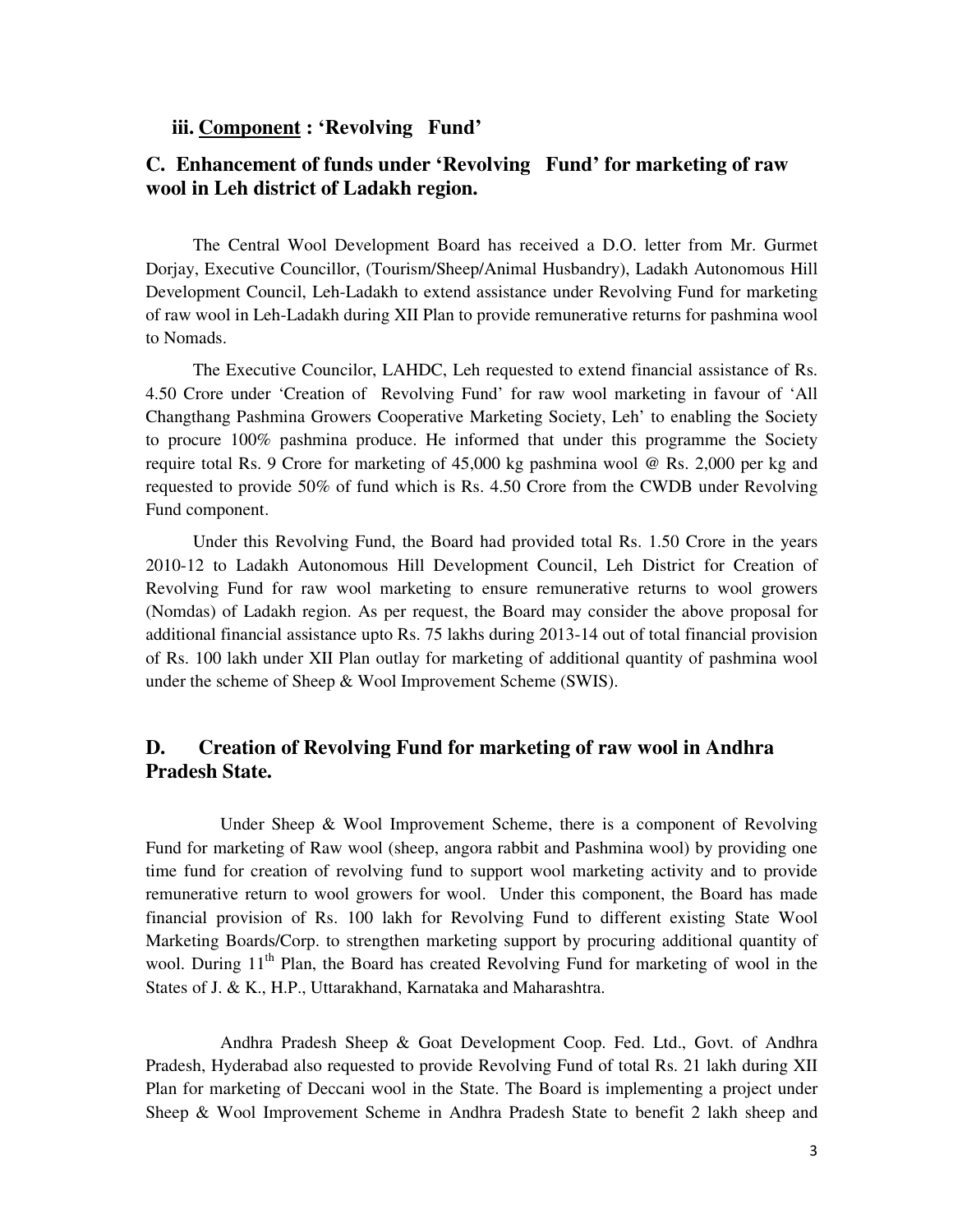sanctioned Rs. 65 lakh in FY 2012-13. As per request, the Board may consider the above proposal for creating Revolving Fund of Rs. 10 lakh in favour of Andhra Pradesh Sheep & Goat Development Coop. Fed. Ltd., Govt. of Andhra Pradesh, Hyderabad in current financial year 2013-14.

 As above the matter is submitted before the Project Committee meeting for providing Revolving Fund in Leh-Ladakh and Andhra Pradesh.

## **II. R&D proposals received under HRD & Promotional Activity (IWIDP)**

|                |                      |                              |           |                | (Rs. in lakh)           |
|----------------|----------------------|------------------------------|-----------|----------------|-------------------------|
| S.             | <b>Implementing</b>  | <b>Project for</b>           | Project   | Financial      | Remarks for             |
| No.            | <b>Agency</b>        |                              | Cost $\&$ | demand in      | consideration of        |
|                |                      |                              | period    | 2013-14        | proposal                |
| $\mathbf{1}$   | <b>Wool Research</b> | Design & Development of      | 52.75     | 35.75          | Detail note under the   |
| A              | Association,         | Indian wool based smart      | for $2$   | (including Rs. | proposal is enclosed as |
|                | (Ministry of         | textiles having              | years     | 20 lakh for    | Annex.- IV.             |
|                | Textiles)            | thermoregulatory             |           | equipments)    |                         |
|                | Mumbai.              | properties using phase       |           |                |                         |
|                |                      | change material (PCM)        |           |                |                         |
| <sub>B</sub>   |                      | Use of Indian wool in        | 47.14     | 24.09          | Detail note under the   |
|                |                      | development of technical     | for $2$   | (including Rs. | proposal is enclosed as |
|                |                      | textiles like nonwoven       | years     | 5 lakh for     | Annex.- V.              |
|                |                      | mesh for moisture            |           | equipments)    |                         |
|                |                      | management, filtration       |           |                |                         |
|                |                      | fabrics, wipe, insulating    |           |                |                         |
|                |                      | mats, roof-lines, sport shoe |           |                |                         |
|                |                      | liner etc.                   |           |                |                         |
| $\overline{C}$ |                      | Development of Indian        | 47.84     | 29.31          | Detail note under the   |
|                |                      | Wool – SAP Polymer mix       | for $2$   | (including Rs. | proposal is enclosed as |
|                |                      | product for agrarian use as  | years     | 7 lakh for     | Annex.- VI.             |
|                |                      | fertilizer.                  |           | equipments)    |                         |

#### **A. Project proposal received under R&D**

#### **B. Procurement of machineries for upgradation of existing Wool Testing Laboratory of CWDB at Bikaner under HRD Scheme (IWIDP)**

In the  $31<sup>st</sup>$  Governing Body meeting of the CWDB held on  $4<sup>th</sup>$  January 2013, it was decided to upgrade the existing Wool Testing Laboratory of Central Wool Development Board operating at Bikaner by installing some new instruments/ machineries. Further in the  $41<sup>st</sup> EC$ meeting of the CWDB, it was decided to take up the matter with WRA for identifying the list of instruments. Accordingly the Board had taken up the matter with Wool Research Association, Mumbai for upgradation of Laboratory. The WRA after visiting Bikaner Wool Testing Lab, submitted the report and identified the required testing equipments. In the report, the WRA mentioned that the measurement of fibre fineness by microscope and avg. fibre length by comb sorter is time consuming and laborious. The latest testing instruments like Optical Fibre Diameter Analyzer (OFDA) and Electronic Single fibre length tester can be procured to improve the accuracy and reduce the time for testing.

The WRA proposed to procure following instruments to upgrade the laboratory of CWDB at Bikaner for improvement of the quality of test work with respect to above specified tests.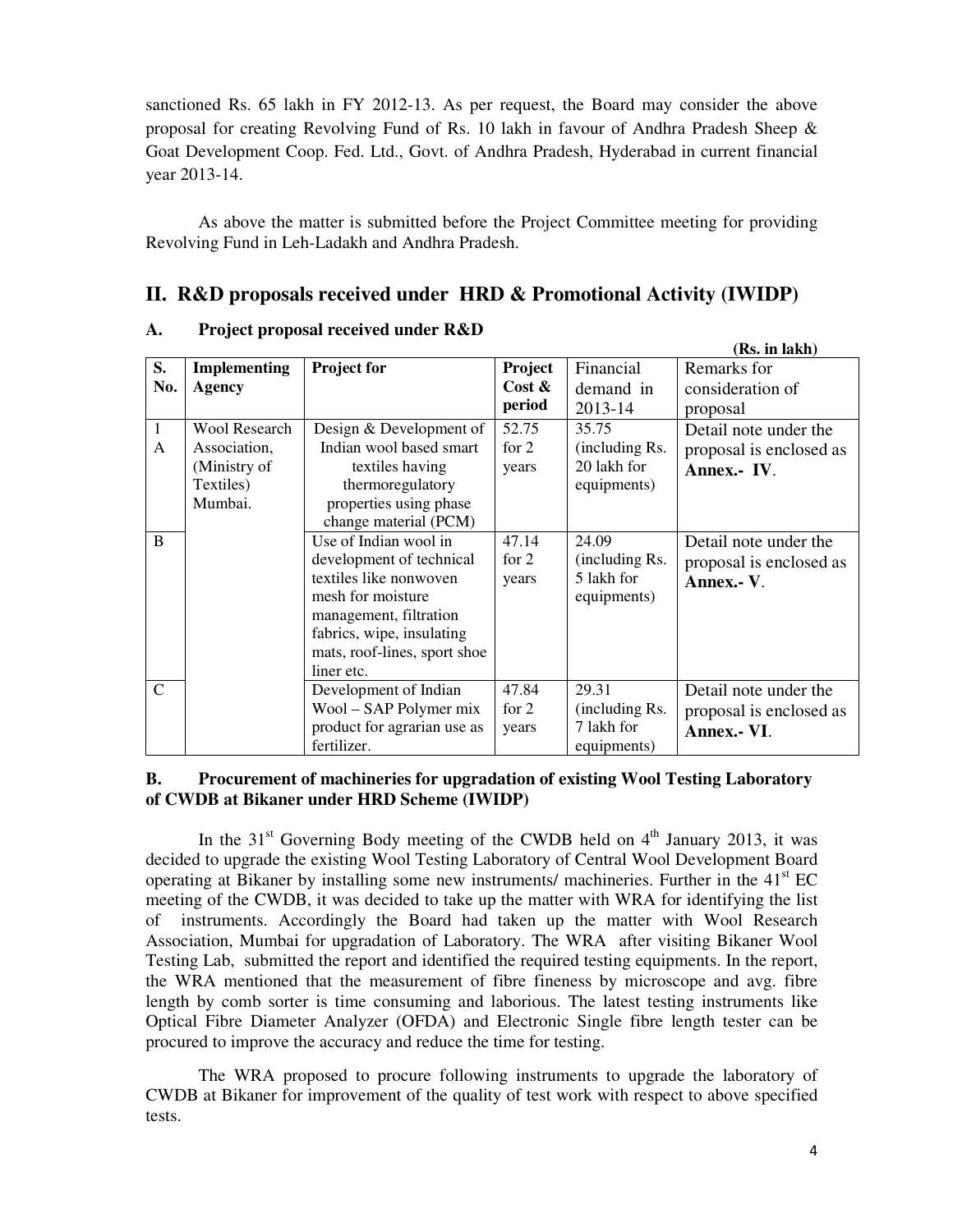|                |                                                                         | (Rs. in lakh) |
|----------------|-------------------------------------------------------------------------|---------------|
| <b>Sr</b>      | Description                                                             | Approx.       |
| N <sub>o</sub> |                                                                         | Cost          |
| 1.             | Optical Fibre Diameter Analysis for wool fibre diameter (OFDA) with     | 75.00         |
|                | accessories [Imported]                                                  |               |
| 2.             | WIRA type Single fibre length tester (since Almeter is not feasible for | 10.00         |
|                | loose wool testing ) [Imported]                                         |               |
| 3.             | Precision Air Conditioning System for entire lab with ducting and       | 20.00         |
|                | insulation work to maintain Standard Environmental Conditions           |               |
|                | [Imported/Indigenous]                                                   |               |
| 4.             | WRONZ Drying Oven with drums for moisture content, dry weight $\&$      | 10.00         |
|                | scouring yield. [Imported]                                              |               |
| 5.             | Universal Textile Tensile Testing machine (UTM) for fibre, yarn fabric  | 50.00         |
|                | $&$ felt with accessories and load cells (for strength $&$ elongation   |               |
|                | measurement) [Imported]                                                 |               |
| 6.             | Raw wool scouring system conforming to IWTO Standards                   | 10.00         |
|                | [Indigenous]                                                            |               |
| 7.             | Wrap Reel [Indigenous]                                                  | 0.40          |
| 8.             | Conditioning chamber [Indigenous]                                       | 3.00          |
| 9.             | Hot plate [Indigenous]                                                  | 0.10          |
| 10.            | Water Bath With Thermostat Controller [Indigenous]                      | 0.10          |
| 11.            | Rapid Oil Extractor for grease content of wool [Indigenous]             | 0.50          |
| 12.            | Digital Twist Tester [Indigenous]                                       | 0.40          |
| 13.            | Portable Spectrometer for Yellowness & Whiteness Index of wool          | 1.00          |
|                | [Imported]                                                              |               |
| 14.            | Desiccator [Indigenous]                                                 | 0.10          |
| 15.            | Magnetic Stirrer [Indigenous]                                           | 0.10          |
| 16.            | Other laboratory instruments and accessories @ Rs 2.0 lac each for      | 4.00          |
|                | mechanical testing & chemical testing labs                              |               |
|                | <b>TOTAL</b> (Rs. In lakh)                                              | 183.8         |

Board further asked WRA to inform the consultancy charges for procurement of instruments for CWDB along with charges for imparting training to staff. Accordingly WRA has submitted the proposal and informed that they will procure the instruments on consultancy basis and shall charge 10% amount of the actual cost of the instruments. WRA proposed to arrange the training programme for the staff for a period of 1 month @ Rs.25000/- per person.

The tentative cost of the instruments worked out by WRA is Rs.183.8 Lakhs (which may vary at tendering stage) and according, consultancy charges of WRA shall be Rs.18.3 Lakhs. Board will send 4 persons at WRA for the training on these equipments which will cost Rs.1.00 lakh ( @ Rs. 25000/- per head). As equipments are to be procured as per GR/ FR through open tendering, there will be expenses on paper advertisements. There will be many other misc. expenses including visits to Bikaner and at the place of manufacturing (of required equipments) also and thus 10% of actual procurement cost as consultancy charges seems to be reasonable.

 On getting approval for above procurement of machineries, consultancy and training charges from the Project Committee and Executive Committee, WRA may be asked to go ahead with procurement of the equipments, accordingly so that within this FY 2013-14 all required equipments may be procured and installed at Bikaner laboratory.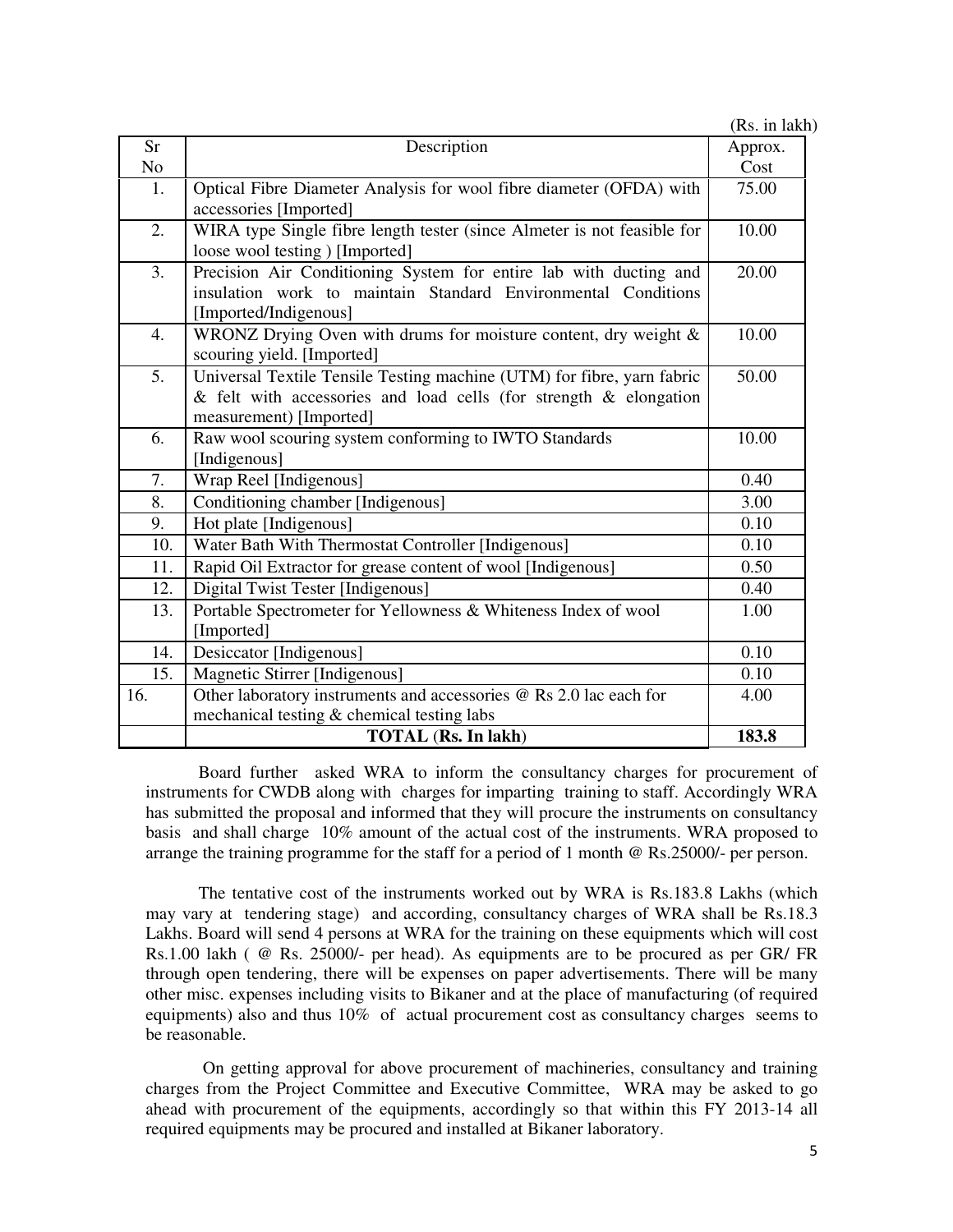## **III. Name of Scheme : Pashmina Wool Development Scheme :**

Pashmina Wool Development Scheme was approved through SFC meeting on 30/01/2013 for implementation in XII Plan with total financial provision of Rs.41.21 Crore having various components. This scheme will be implemented in the Leh and Kargil districts of Ladakh region of the J&K State for development of pashmina wool.

Recently, a meeting was held under the Chairpersonship of Joint Secretary (Wool), MOT on 23/5/2013 at New Delhi and it was decided to provide minimum 10-15% of total allocation to LAHDC, Kargil also under the scheme. As per above decision and discussion of last Project Committee meeting  $(20<sup>th</sup>)$  under the projects of Leh and Kargil, the Board proposed component-wise bifurcation of funds under the scheme for both Leh and Kargil districts for implementation of projects in XII Plan, as under :

|                         |                                                                                                                                           |                                                                                                                                                                                     |                           | (Rs. in Lakh) |
|-------------------------|-------------------------------------------------------------------------------------------------------------------------------------------|-------------------------------------------------------------------------------------------------------------------------------------------------------------------------------------|---------------------------|---------------|
| $\boldsymbol{S}$<br>No. | <b>Proposed modified Components</b>                                                                                                       | Unit                                                                                                                                                                                | for 4 years<br>Total cost | 2013-14       |
| 1                       | Distribution of high quality Pashmina<br>bucks (Non-tradition areas)                                                                      | Bucks 600 X<br>Rs. 5,000                                                                                                                                                            | 30.00                     | 7.5           |
| 2                       | Buck exchange programme (Tradition<br>areas)                                                                                              | 500 bucks X Rs. 2000                                                                                                                                                                | 10.00                     | 2.5           |
| 3                       | Assistance for foundation stock in non-<br>traditional area of Pashmina rearing                                                           | 45 families X Rs. 2.50 lakh per unit (50<br>animals $@$ Rs. 5,000)                                                                                                                  | 112.5                     | 28.125        |
| $\overline{4}$          | <b>Health</b><br>Coverage<br>(Medicines,<br>vaccination, treatment including medical<br>kits)                                             | 1.95 lakh animals X Rs. 18 X 4 years                                                                                                                                                | 140.4                     | 35.10         |
| 5                       | Strengthening of existing<br>of Fodder<br><b>Banks / Fodder form</b>                                                                      | 2 Banks/<br>Farms                                                                                                                                                                   | 50.00                     | 25            |
| 6                       | Strengthening of existing Pashmina<br><b>Breeding Farms</b>                                                                               | 2 Farm                                                                                                                                                                              | 50.00                     | 25            |
| $\tau$                  | <b>Establishment</b><br>of<br>Multi-purpose<br>Extension Centres (MPEC) for nomads<br>on migratory routes                                 | Establishment of 3 MPEC on migratory<br>routes having 4/5 big rooms (community<br>halls, education, clinical arrangement,<br>storage rooms etc.) @ Rs. 200 lakh for<br>each Centre. |                           |               |
| 8                       | Establishment of Pasture farm on<br>migratory routes                                                                                      | 2 new farm @ Rs. 267 lakhs per farm<br>Pasture site of approx. 50 hectares size<br>(1000 kanals) each site.                                                                         | 534                       | 267           |
| 9                       | <b>Feed Supplement</b><br>(Provision of free distribution of nutrient<br>supplement to eligible Pashmina goats<br>(weak/ pregnant goats): | 36,000 goat X 150 days annually X Rs. 5/-<br>goat X 4 years coverage period                                                                                                         | 1080                      | 270           |
| 10                      | Assistance for setting up Pashmina Goat<br>Pen for protecting flocks                                                                      | 700 Pens X @ Rs. 15,000                                                                                                                                                             | 105                       | 26.25         |
| 11                      | Assistance for providing Portable Tents,<br><b>Torch, Gumboots and Goggles</b>                                                            | 700 families @ Rs. 15,000/- family                                                                                                                                                  | 105                       | 26.25         |
| 12                      | Distribution of Improved Pashmina<br>Combs for Efficient Harvesting of<br>Pashmina                                                        | 1300 combs @ Rs. 400/- comb                                                                                                                                                         | 5.20                      | 1.30          |

**Component-wise financial allocation under Pashmina Development Scheme for LAHDC, Leh**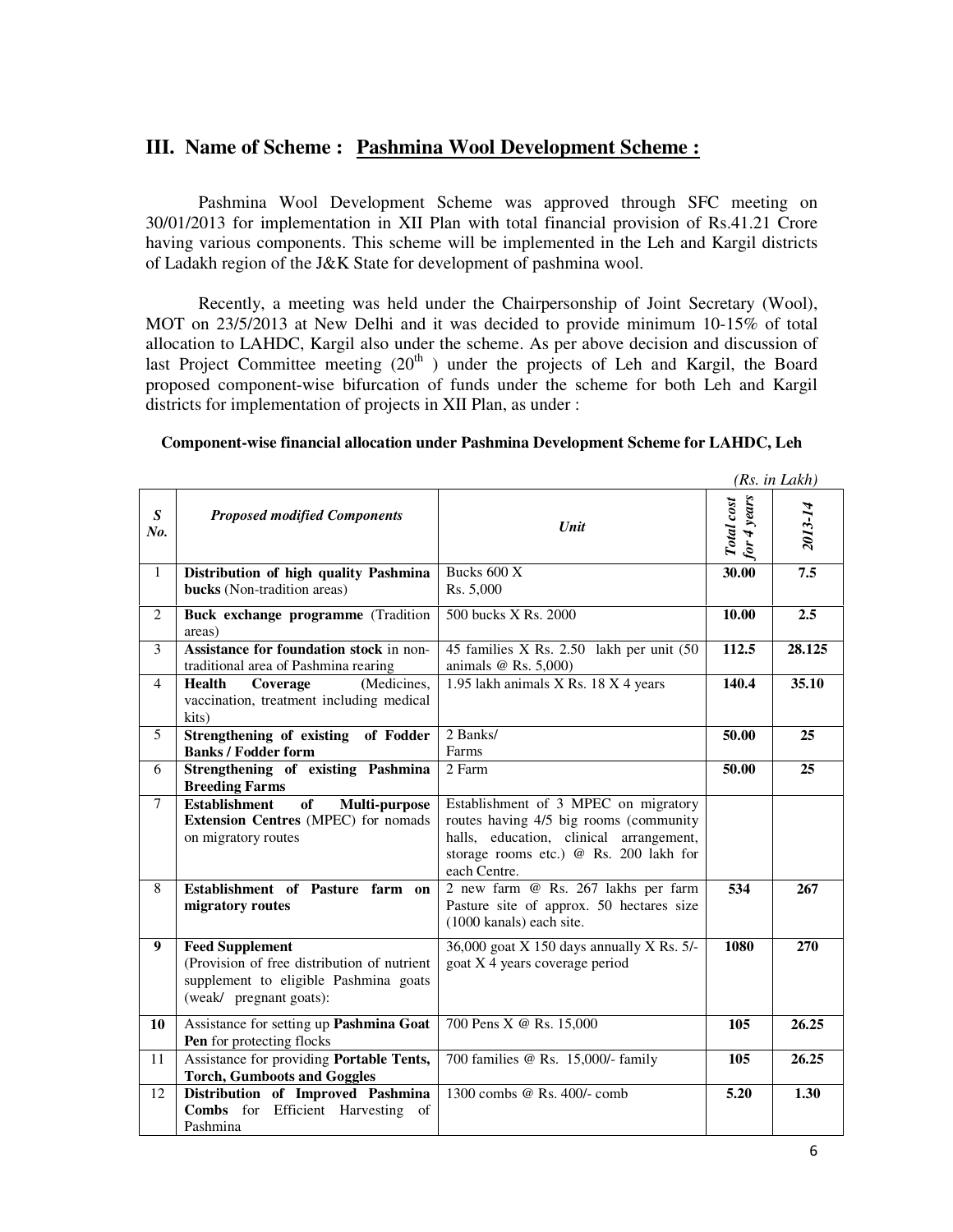| S<br>No. | <b>Proposed modified Components</b>                                                                                                                                                                           | Unit                                                               | years<br>Total cost<br>for | 2013-14 |
|----------|---------------------------------------------------------------------------------------------------------------------------------------------------------------------------------------------------------------|--------------------------------------------------------------------|----------------------------|---------|
| 13       | <b>Training</b><br>Breeder<br>Programme/                                                                                                                                                                      | 52 Camps @ Rs. 30,000/- camp                                       | 15.60                      | 3.90    |
|          | Orientation/Health Camps/                                                                                                                                                                                     |                                                                    |                            |         |
| 14       | Pashmina<br>Up-gradation of existing                                                                                                                                                                          | Extension of Plant and machineries, WTC                            |                            |         |
|          | <b>Dehairing Plant at Leh</b>                                                                                                                                                                                 | etc. as suggested by WRA within cost of                            |                            |         |
|          |                                                                                                                                                                                                               | Rs. 600 lakh.                                                      |                            |         |
| 15       | <b>R&amp;D Projects / Consultancy</b>                                                                                                                                                                         | work on Pashmina<br>R&D.<br>&<br>wool<br>appointment of Consultant |                            |         |
| 16       | <b>Overhead</b> expenses to implementing<br>agency for survey and registration of<br>beneficiaries,<br>stationery, monitoring,<br>field visits, POL and provision for other<br>misc. implementation expenses. | Rs. $10$ goat X 1.95 lakh goat X 4 years                           | 78                         | 19.5    |
|          |                                                                                                                                                                                                               | Total                                                              | 2915.70                    | 711.175 |

Note-

- Funds under establishment of pasture farm will be released on the basis of satisfactory progress of works/project.
- Funds for the up-gradation of Pashmina Dehairing Plant, Multipurpose Extension Center & R&D component shall be considered after getting the detailed project report and as per the demand from the implementing agency.

### **Component-wise financial allocation under Pashmina Development Scheme for LAHDC, Kargil**

|                         |                                                                                                                                            |                                                                                                             |                           | (Rs. in Lakh) |
|-------------------------|--------------------------------------------------------------------------------------------------------------------------------------------|-------------------------------------------------------------------------------------------------------------|---------------------------|---------------|
| $\boldsymbol{S}$<br>No. | <b>Proposed modified Components</b>                                                                                                        | Unit                                                                                                        | Total cost<br>for 4 years | 2013-14       |
| $\mathbf{1}$            | Distribution of high quality Pashmina<br>bucks (Non-tradition areas)                                                                       | Bucks $200X$<br>Rs. 5,000                                                                                   | 10.00                     | 2.5           |
| $\overline{2}$          | Buck exchange programme (Tradition<br>areas)                                                                                               | 100 bucks X Rs. 2000                                                                                        | 2.00                      | 0.5           |
| 3                       | Assistance for foundation stock in non-<br>traditional area of Pashmina rearing                                                            | 5 families X Rs. 2.50 lakh per unit                                                                         | 12.50                     | 5.0           |
| 4                       | <b>Health Coverage</b><br>vaccination,<br>(Medicines,<br>treatment<br>including medical kits)                                              | 5000 animals $X$ Rs. 18 $X$ 4 years                                                                         | 3.6                       | 0.90          |
| 5                       | Strengthening of existing of Fodder<br><b>Banks / Fodder form</b>                                                                          | 1 Banks/Farms                                                                                               | 25                        | 25            |
| 6                       | Strengthening of existing Pashmina<br><b>Breeding Farms</b>                                                                                | 1 Farm                                                                                                      | 25                        | 25            |
| 8                       | Establishment of Pasture farm on<br>migratory routes                                                                                       | 1 new farm @ Rs. 267 lakhs per<br>farm Pasture site of approx. 50<br>hectares size (1000 kanals) each site. | 267                       | 267           |
| 9                       | <b>Feed Supplement</b><br>(Provision of free distribution of nutrient)<br>supplement to eligible Pashmina goats<br>(weak/ pregnant goats): | 4,000 sheep $X$ 150 days annually $X$<br>Rs. $5/-$ goat $X \neq$ years coverage<br>period                   | 120.00                    | 30.0          |
| 10                      | Assistance for setting up Pashmina Goat<br>Pen for protecting flocks                                                                       | 100 Pens X @ Rs. 15,000                                                                                     | 15.00                     | 3.75          |
| 11                      | Assistance for providing Portable Tents,<br><b>Torch, Gumboots and Goggles</b>                                                             | 100 families @ Rs. 15,000/- family                                                                          | 15.00                     | 3.75          |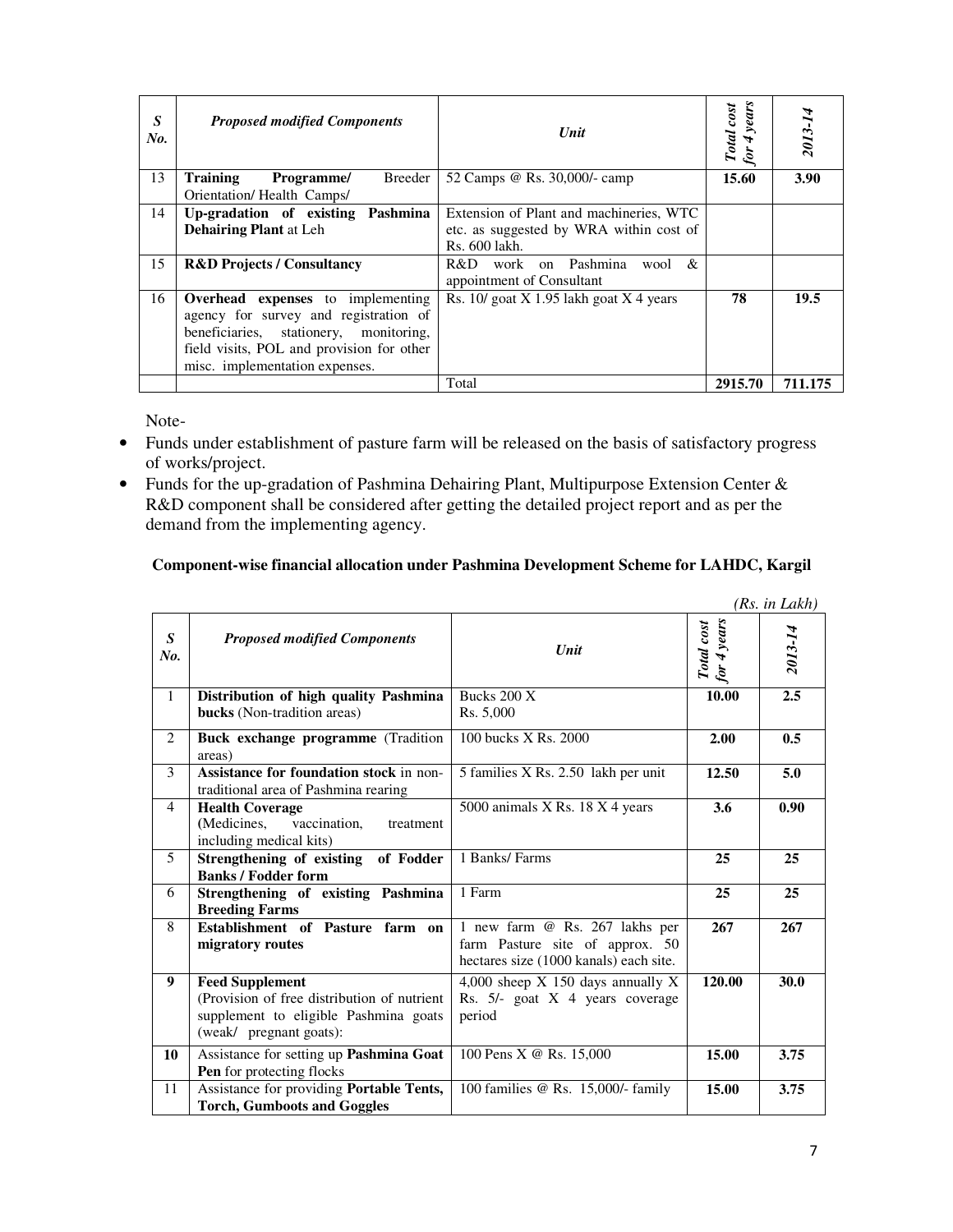| S<br>No. | <b>Proposed modified Components</b>       | Unit                                | Total cost<br>for 4 years | 2013-1 |
|----------|-------------------------------------------|-------------------------------------|---------------------------|--------|
| 12       | Distribution of Improved Pashmina         | $200$ combs @ Rs. $400/-$ comb      | 0.80                      | 0.20   |
|          | <b>Combs</b> for Efficient Harvesting of  |                                     |                           |        |
|          | Pashmina                                  |                                     |                           |        |
| 13       | <b>Training</b><br>Programme/<br>Breeder  | 8 Camps @ Rs. 30,000/- camp         | 2.40                      | 0.60   |
|          | Orientation/Health Camps/                 |                                     |                           |        |
| 16       | <b>Overhead</b> expenses to implementing  | Rs. $10$ goat X 5000 goat X 4 years | 2.0                       | 0.50   |
|          | agency for survey and registration of     |                                     |                           |        |
|          | beneficiaries,<br>stationery, monitoring, |                                     |                           |        |
|          | field visits, POL and provision for other |                                     |                           |        |
|          | misc. implementation expenses.            |                                     |                           |        |
|          |                                           | Total                               | 500.30                    | 364.7  |

• Funds under establishment of pasture farm will be released on the basis of satisfactory progress of works/project.

The Board intends to implement Pashmina Wool Development project in both districts of Ladakh region with financial provision of Rs. 711.175 lakh and Rs. 364.70 lakh for Leh and Kargil districts respectively during current Financial Year 2013-14 out of XII Plan allocation of Rs. 4121 lakhs under the Scheme.

As above, matter is placed before the Project Committee as per discussion of last Project Committee meeting  $(20<sup>th</sup>)$  and proposed component-wise bifurcation of funds under the scheme for both the districts of Ladakh region i.e. Leh and Kargil in compliance to direction of recent meeting called by the MOT on 23-05-2013 at New Delhi.

## **IV. Name of Scheme : Quality Processing of Wool Scheme**

 The Board has received following project proposal for setting up Common Facility Centre under the scheme of Quality Processing of Wool from Deptt. of Applied Chemical Science  $\&$ Technology, Guru Nanak Dev University, Amritsar for upgradation of Textile Industrial Service Centre (TISC) at Guru Nanak Dev Univ., Amritsar. Under  $12<sup>th</sup>$  Plan modified scheme, the CWDB also made provision to provide financial assistance for creating wool testing facilities.

| <b>SN</b> | <b>Implementing</b><br>Agency | Name of<br>machinery      | Requirement<br>of financial<br>assistance in<br>2013-14 | Name of instruments<br>required for CFC | Remarks |
|-----------|-------------------------------|---------------------------|---------------------------------------------------------|-----------------------------------------|---------|
|           | Deptt. of Applied             | Proposal for              | Rs. 50 lakhs                                            | <i>i</i> . Physical testing machines    |         |
|           | <b>Chemical Science</b>       | upgradation of            | for                                                     | for fibre, yarn (UTM), Rs.              |         |
|           | & Technology,                 | <b>Textile Industrial</b> | procurement of                                          | $25$ lakh.                              |         |
|           | <b>Guru Nanak Dev</b>         | Service Centre            | equipments for                                          | (ii) Light fastness/heat                |         |
|           | University,                   | (TISC) at GN              | Laboratory in                                           | fastness tester, Rs. 15 lakh            |         |
|           | Amritsar.                     | Dev Univ.,                | University.                                             | (iii) Projection microscope,            |         |
|           |                               | Amritsar.                 |                                                         | Rs. 10 lakh                             |         |

### **V. Name of Scheme : Social Security Scheme for insurance**

The Central Wool Development Board is implementing Social Security Scheme for welfare of sheep breeders by providing insurance coverage to them and their sheep flock by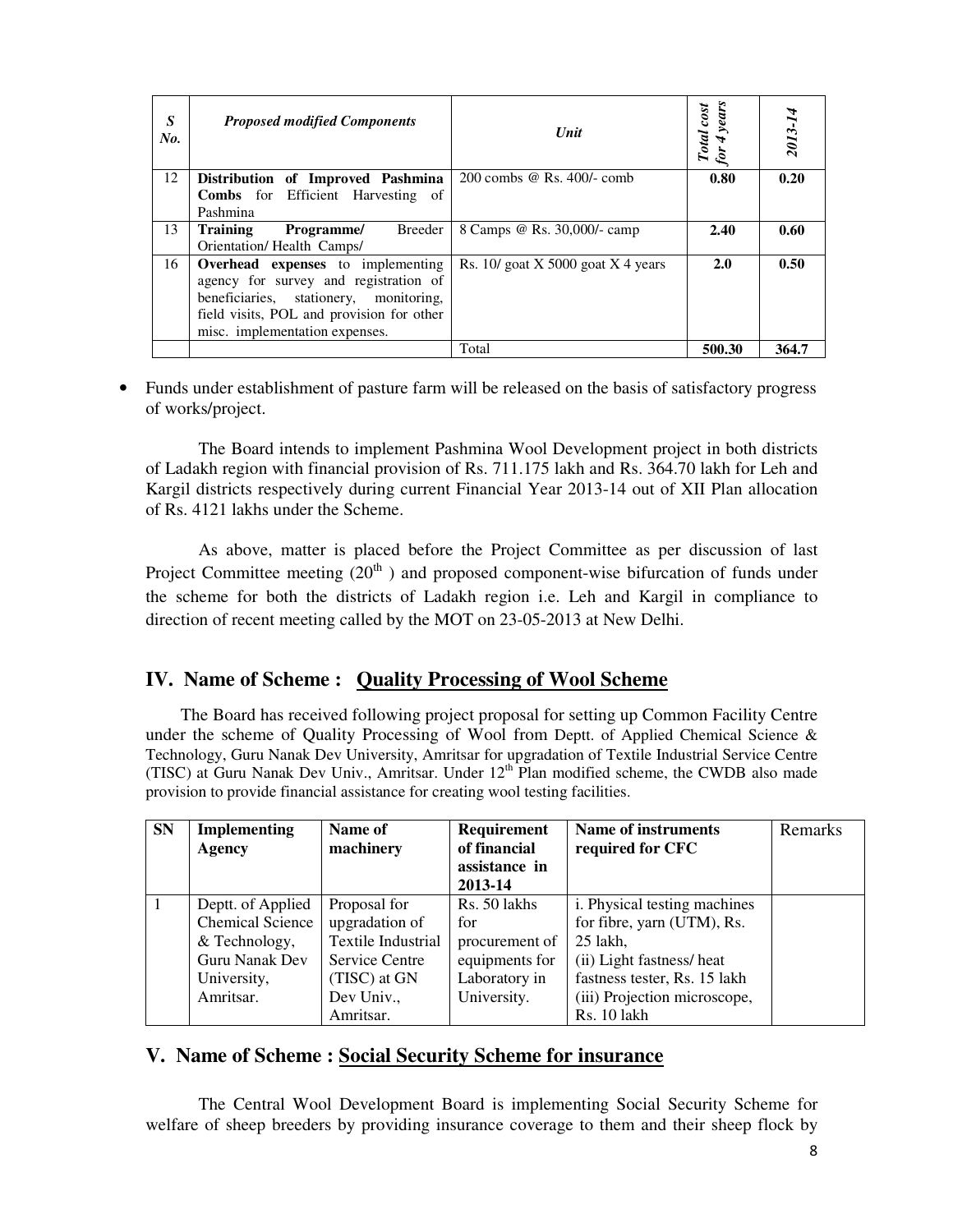implementing two plans (i) Sheep Breeders Insurance Scheme and (ii) Sheep Insurance Scheme. Under  $12<sup>th</sup>$  Plan scheme, the CWDB made provision to provide financial assistance to State Govt. Animal Husbandry Deptt.'s / Sheep & Wool Boards also if identical schemes are being implemented by them for their sheep Breeders/ Sheep in their State so that any duplicity can be checked and more and more sheep breeders can be benefited under the scheme.

The scheme will be implemented mainly through the State Sheep & Wool Development Boards/Corporations/Animal Husbandry Deptts/NGOs engaged in the development of Wool & Woollen in all wool producing States. The implementing agencies will be responsible to complete all necessary formalities regarding insurance for which Board will provide Rs. 1.00 per sheep/ year to the implementing agency for reimbursement of administrative expenses.

The CWDB would select the insurance companies for sheep insurance through open tendering basis as per prescribed rules. In case, where State Governments have their own scheme for sheep and shepherds insurance, the Board would provide financial assistance directly to concerned Govt. Department/Organization in the State.

Accordingly the Board has invited proposal from various State Govt. agencies. In this concern, Rajasthan Live stock Development Board, Jaipur has submitted their proposal. As per proposal Raj. Board is implementing "Avika kavach Bima Yojana" for Sheep insurance in Rajasthan state. Under this scheme total premium for sheep insurance is Rs.80/- for cost of sheep Rs.1600/-per sheep. Out of which the Raj. Govt. shares  $25\%$  of total premium i.e. Rs.20/- & remaining amount of premium i.e. Rs. 60/- will be paid by the sheep breeder. In this scheme as the premium share of sheep breeder is high, Raj. Board proposed the CWBD to contribute 50% of the total premium i.e. Rs. 40/- & 25% of remaining premium i.e. Rs.20/ will be shared from state govt. fund & remaining 25% of premium i.e. Rs.20/-will be given by the sheep breeder. So that more & more breeders can take interest in the insurance.

| S | Implementing                                                                                               | Project for                                                             | Financial assistance                                                                           | Remarks for consideration of                                                                                                                                                                                                                |
|---|------------------------------------------------------------------------------------------------------------|-------------------------------------------------------------------------|------------------------------------------------------------------------------------------------|---------------------------------------------------------------------------------------------------------------------------------------------------------------------------------------------------------------------------------------------|
| N | Agency                                                                                                     |                                                                         | demanded                                                                                       | proposal                                                                                                                                                                                                                                    |
| 1 | Rajasthan Livestock<br>Development Board,<br>Govt. of Rajasthan,<br>Jaipur                                 | To cover one<br>lakh sheep<br>under Sheep<br><b>Insurance</b><br>Scheme | <b>Rs. 48 lakh</b><br>(Contribution of<br>CWDB for one lakh<br>sheep i.e. @ Rs. 48/-<br>sheep) | (Help of $80\%$ premium<br>amount to sheep breeders <i>i.e.</i><br>Rs. 48 per sheep out of total<br>premium of Rs. 60 per<br>sheep). Detail note under<br>proposal is enclosed as<br><b>Annex.- VII</b>                                     |
|   | Andhra Pradesh<br>Sheep & Goat<br>Development Coop.<br>Fed. Ltd., Govt. of<br>Andhra Pradesh,<br>Hyderabad | To cover two<br>lakh sheep<br>under Sheep<br>Insurance<br>Scheme        | Rs. 113.22 lakh<br>(Contribution of<br><b>CWDB</b> for two lakh<br>sheep)                      | (Help of 80% premium<br>amount to sheep breeders <i>i.e.</i><br>Rs. 31.45 or Rs. 62.90/- sheep<br>out of total premium amount<br>of Rs. 39.32 or Rs. 78.64/-<br>sheep). Detail note under<br>proposal is enclosed as<br><b>Annex.- VIII</b> |
| 3 | Karnataka Sheep &                                                                                          | To cover 1.29                                                           | Rs. 20.64 lakh                                                                                 | (Help of 80% premium                                                                                                                                                                                                                        |
|   | <b>Wool Development</b>                                                                                    | lakh sheep                                                              | (Contribution of                                                                               | amount to sheep breeders <i>i.e.</i>                                                                                                                                                                                                        |

As per proposal Raj. Wool federation proposed to insure 1.00 lac sheep of state & requested to the CWDB to sanction 50% of total premium i.e. Rs.40.00 lacs for 1.00 lac sheep.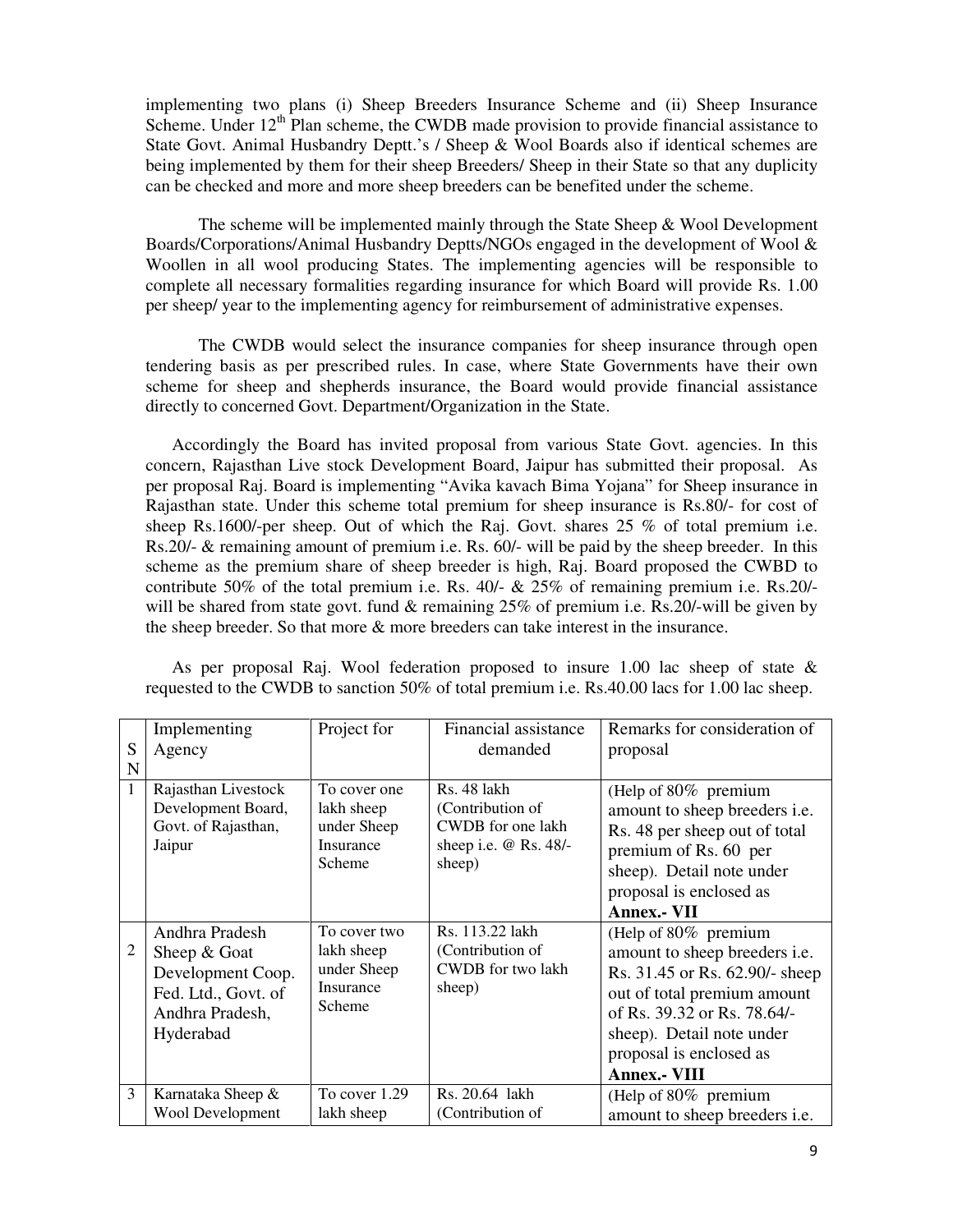| Corporation,          | under Sheep      | CWDB for 1.29 lakh           | Rs. 16 per sheep out of total |
|-----------------------|------------------|------------------------------|-------------------------------|
| Bangalore (Karnataka) | Insurance        | sheep i.e. $\omega$ Rs. 16/- | premium of Rs. 20/- sheep).   |
|                       | Scheme $(0.40 +$ | sheep)                       | Detail note under proposal is |
|                       | 1.60 lakh        |                              | enclosed as <b>Annex.</b> IX. |
|                       | sheep)           |                              |                               |

 As above, matter is placed before Project Committee for discussion and recommendation to the Executive Committee for implementation of projects in FY 2013-14.

\*\*\*\*\*

**Annexure – I** 

#### **Scheme : Sheep & Wool Improvement Scheme ( Feed Supplement component)**

#### **Agency : Ladakh Autonomous Hill Development Council, Leh**

I

 The District Sheep Husbandry Officer, LAHDC, Leh has submitted a project proposal under Sheep & Wool Improvement Scheme (SWIS), IWIDP to cover 25000 sheep for a period of 90 days in Leh District under feed supplement component. To implement the SWIS, they requested for grant of Rs. 67.50 lacs for current financial year 2013-14.

 In the year 2012-13, the Board has sanctioned & released Rs.225 lakh @ Rs. 3/- per sheep per day for 150 days in a year (as a special case) in favour of LAHDC, Leh for feed distribution for 50,000 eligible sheep. However due to unprecedented snow fall resulting in to crisis and starvation deaths, the quantity of nutrient supplement purchased/stocked and meant for 50,000 had to be fed/distributed to save 1,92,981 sheep and goats under emergency circumstances. A copy of proposal submitted by District Sheep Husbandry Officer, LAHDC, Leh enclosed herewith for perusal & Consideration.

 As per CWDBs scheme provision for feed supplement to eligible sheep in dry, rain fed area such as desert of Rajasthan and Ran(Kutch-Bhuj) area of Gujarat and cold desert area of Ladhak region of J.&K. State with cost @ Rs. 3/- sheep per day for 3 months (90 days) in a year to eligible sheep i.e. weak/pregnant sheep.

 In the light of above fact, matter is submitted before Project Committee of CWDB for discussion & approval of the project as above along with post facto approval for covering more sheep in earlier project of feed supplement due to emergency case.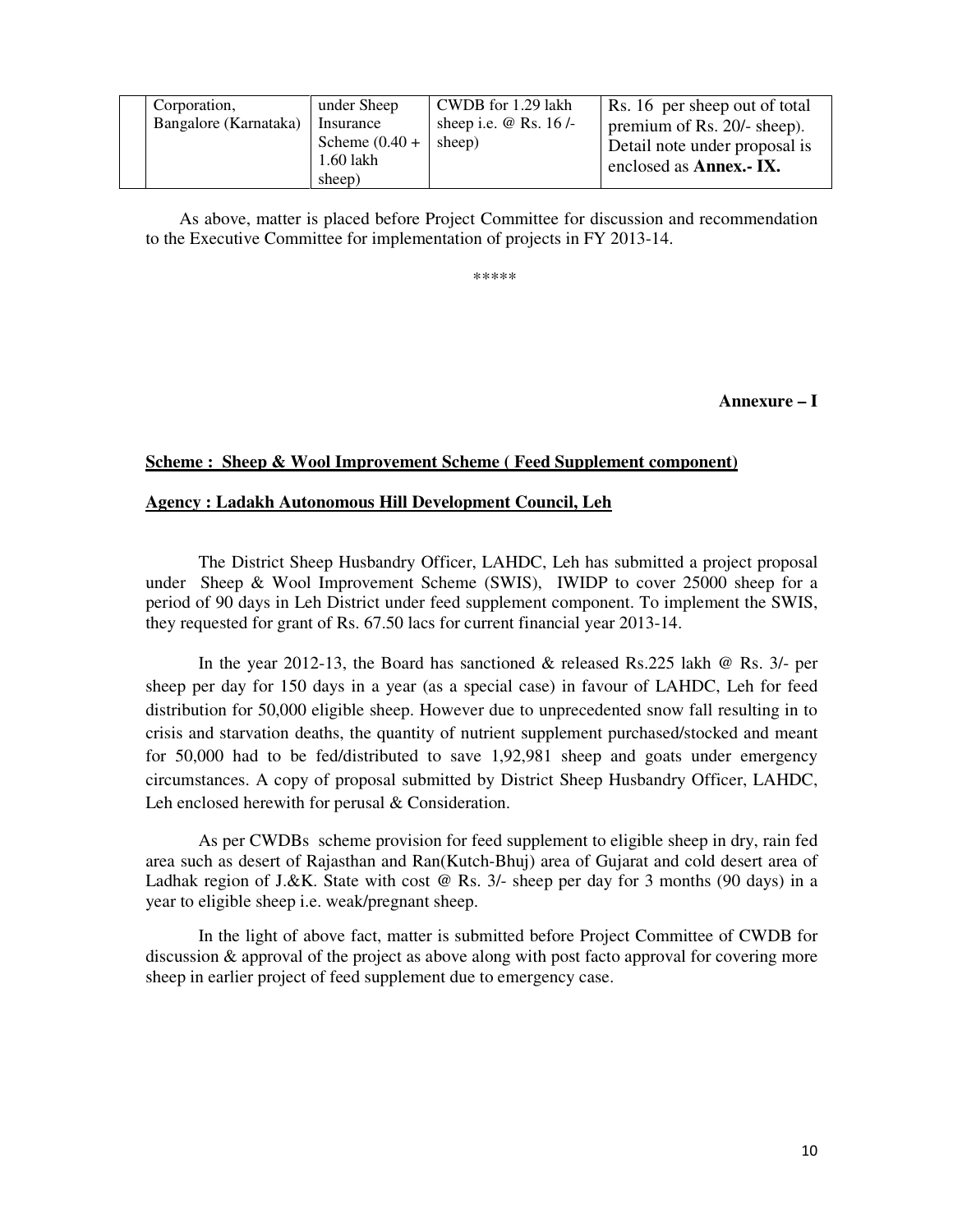#### **Scheme : Sheep & Wool Improvement Scheme ( Feed Supplement component)**

#### **Agency : Ladakh Autonomous Hill Development Council, Kargil**

 The District Sheep Husbandry Officer, LAHDC, Kargil has submitted a project proposal under Sheep & Wool Improvement Scheme (SWIS), IWIDP to cover 28,310 no. of sheep especially in Drass, Zanskar and some upper reaches in Kargil block under feed supplement component. To implement the SWIS, they requested for grant of Rs. 2.12 crore for current financial year 2013-14. Geographically entire Kargil falls under extreme cold climate Zone.

 They requested to provide quality nutrition supplement to vulnerable pregnant sheep of very remote and coldest villages of Kargil during most crucial period of winter stall feeding, as per the standing guide lines. All necessary thread bare steps shall be taken care of regarding procurement, storage and distribution of feed supplement to the most deserving livestock during the current financial year.

 Only breedable ewes are taken in to account from total 1,13,232 sheep population of the entire district out of which 25% eligible ewes @ Rs.750/- animal shall be provided nutrition supplement during the current financial year. A copy of proposal submitted by District Sheep Husbandry Officer, LAHDC, Kargil is enclosed herewith for perusal & Consideration.

 As per CWDBs scheme provision for feed supplement to eligible sheep in dry, rain fed area such as desert of Rajasthan and Ran(Kutch-Bhuj) area of Gujarat and cold desert area of Ladhak region of J.&K. State with cost @ Rs. 3/- sheep per day for 3 months (90 days) in a year to eligible sheep i.e. weak/pregnant sheep.

 However in the year 2012-13, the Board has sanctioned & released Rs. 112.50 lakh @ Rs. 3/- per sheep per day for 150 days in a year (as a special case) in favour of LAHDC, Kargil for feed distribution for 25,000 sheep. But LAHDC, Kargil received only 150 quintal feed before closure of Srinagar-Kargil road. Deputy Commissioner/CEO, LAHDC, Kargil has requested for revalidation of the unspent amount of Rs. 45.00 lacs for year 2013-14 vide their letter no. DC-4/ACCTT-127/CWDB/SWIS/12 dt. 16-03-2013.The Board has granted permission for revalidation of funds for the financial year 2013-14. Utilization Certificate & progress report of the grant under SWIS is awaited. Now, LAHDC, Kargil has again submitted a new proposal for feed supplement to cover 28,310 sheep under Feed Supplement component.

 In the light of above fact, matter is submitted before Project Committee of CWDB for discussion & perusal.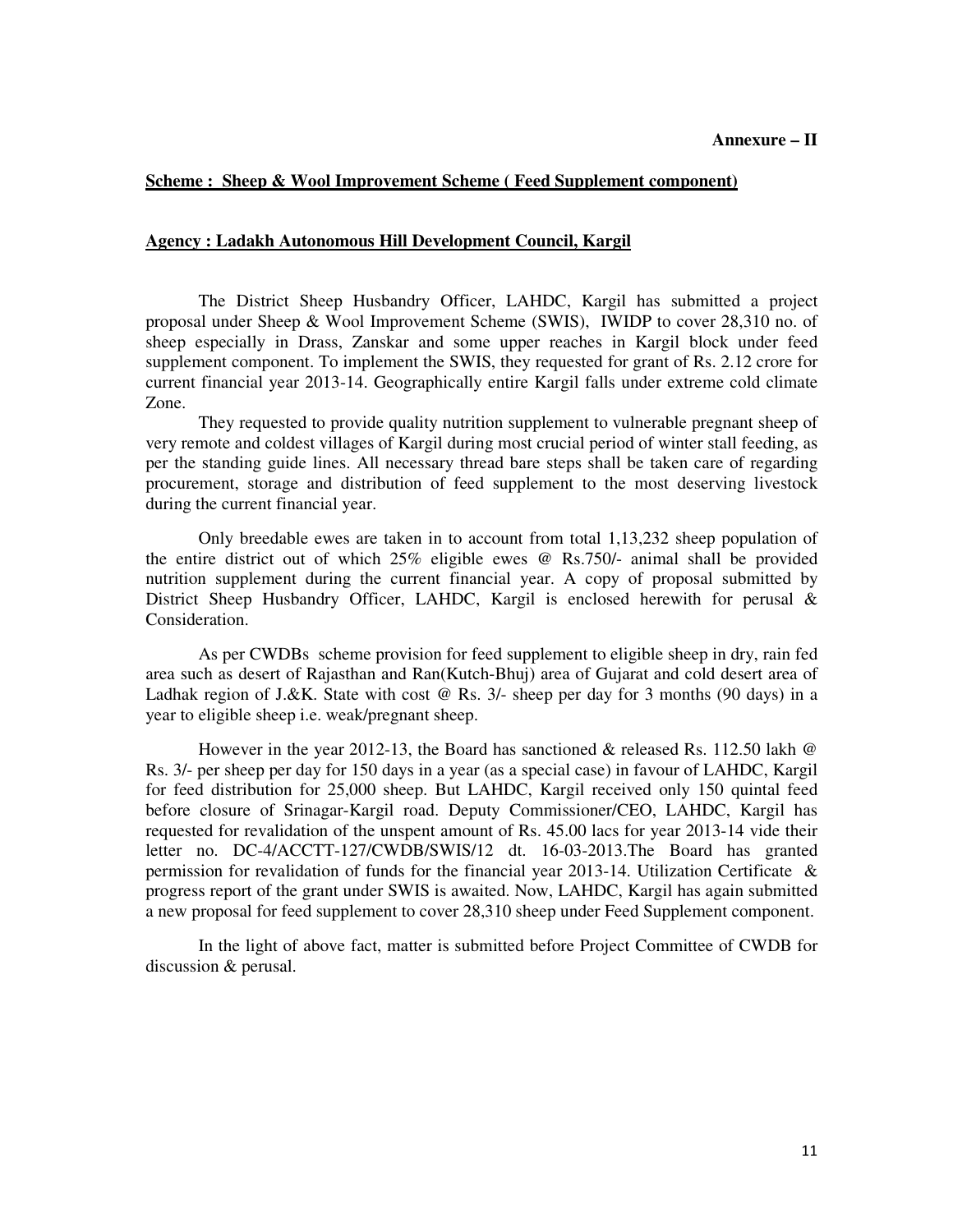#### **Name of Scheme : SWIS : Proposal from Andhra Pradesh State to cover 2 lakh sheep**

 The Managing Director, Andhra Pradesh Sheep &Goat Dev. Co-op. Fed. Ltd.,Hyderabad has submitted a project proposal under IWIDP- SWIS to cover 2.00 sheep of Deccani Tract of 9 districts (Ranga Reddy, Nizamabad, Medak,Adilabad,Khammam, Mahabubnagar & Warangal, Nalgonda and Karimnagar) of Andhra Pradesh State. To implement the SWIS, they requested grant of Rs. 439.00 lacs for four year project period 2013-14 to 2016-17. As per the proposal, total sheep population of Andhra Pradesh is 264.23 lacs as per provisional livestock census 2012, out of total sheep population, 128.76 lacs of sheep is in Deccani Tract 9 districts of Andhra Pradesh.

 Andhra Pradesh Sheep & Goat Dev. Co-op. Fed. Ltd., Hydrabad proposed to take up following activities-

- 1. Health Care of sheep- proposed funds for total 2.00 lacs sheep @Rs. 18.00/sheep/year
- 2. Breed Improvement

A.Strengthening/Establishment of Sheep Breeding Farm- 3 farms per year @ Rs. 20.00 lacs per farm

B.Distribution of Stud Rams under Breed Improvement- 300 Stud rams will be distributed under this component @ Rs. 5,000 each Ram.

3. Reimbursement of overhead expenses to implementing agencies- To cover 2.00 lacs sheep @ Rs. 5/- per sheep per year

|                                                                  |            |             |            |       |            |                         |                |       | (Rs. in lakhs) |        |
|------------------------------------------------------------------|------------|-------------|------------|-------|------------|-------------------------|----------------|-------|----------------|--------|
| component                                                        | 2013-14    |             | 2014-15    |       | 2015-16    |                         | 2016-17        |       | <b>Total</b>   |        |
|                                                                  | Phy.       | Fin.        | Phy.       | Fin.  | Phy.       | Fin.                    | Phy.           | Fin.  | Phy.           | Fin.   |
| <b>Health Care</b>                                               | 2.00       | <b>36.0</b> | 2.00       | 36.00 | 2.00       | <b>36.0</b><br>$\bf{0}$ | 2.00           | 36.00 | 8.00           | 144.00 |
| Distribution of<br><b>Stud Ram</b><br>under Breed<br>Improvement | 3<br>farms | 60.0        | 3<br>farms | 60.00 | 3<br>farms | 60.0<br>0               | 3<br>farm<br>S | 60.00 | 15<br>farms    | 240.00 |
| of<br><b>Distribution</b><br><b>Stud Ram</b>                     | <b>100</b> | 5.00        | <b>100</b> | 5.00  | <b>100</b> | 5.00                    |                |       | 300            | 15.00  |
| <b>Reimbursement</b><br>of overhead<br>expenses to I.A.          | 2.00       | <b>10.0</b> | 2.00       | 10.00 | 2.00       | <b>10.0</b>             | 2.00           | 10.00 | 8.00           | 40.00  |

Details of component wise Physical & financial targets is as follows-

 The Board has already sanctioned a SWIS Project for covering 2.00 lacs sheep to A.P. Sheep & Goat Dev. Co-op. fed. Ltd., Hydrabad during 11<sup>th</sup> plan and final U.C. of grant is still awaited.

 The Board has also sanctioned a new SWIS Project for covering 2.00 lacs sheep to A.P. Sheep &Goat Dev. Co-op. fed. Ltd., Hydrabad in financial year 2012-13 of  $12<sup>th</sup>$  plan. This is also ongoing project during  $12<sup>th</sup>$  Plan.

The I.A. has proposed to continue  $11<sup>th</sup>$  plan SWIS Project to the  $12<sup>th</sup>$  plan period with financial out lay of Rs. 31.00 crore.

 In the light of above situation & observation, it will not possible for CWDB to sanction new SWIS Project for the same areas of  $11<sup>th</sup>$  Plan without settlement of previous grant already released during  $11<sup>th</sup>$ plan & unspent balance available with I.A. must be taken in to account before further released are made.

 Therefore proposal received from the A.P. Sheep & Goat Dev. Co-op. fed. Ltd., Hyderabad is place before P.C. with above observation for perusal.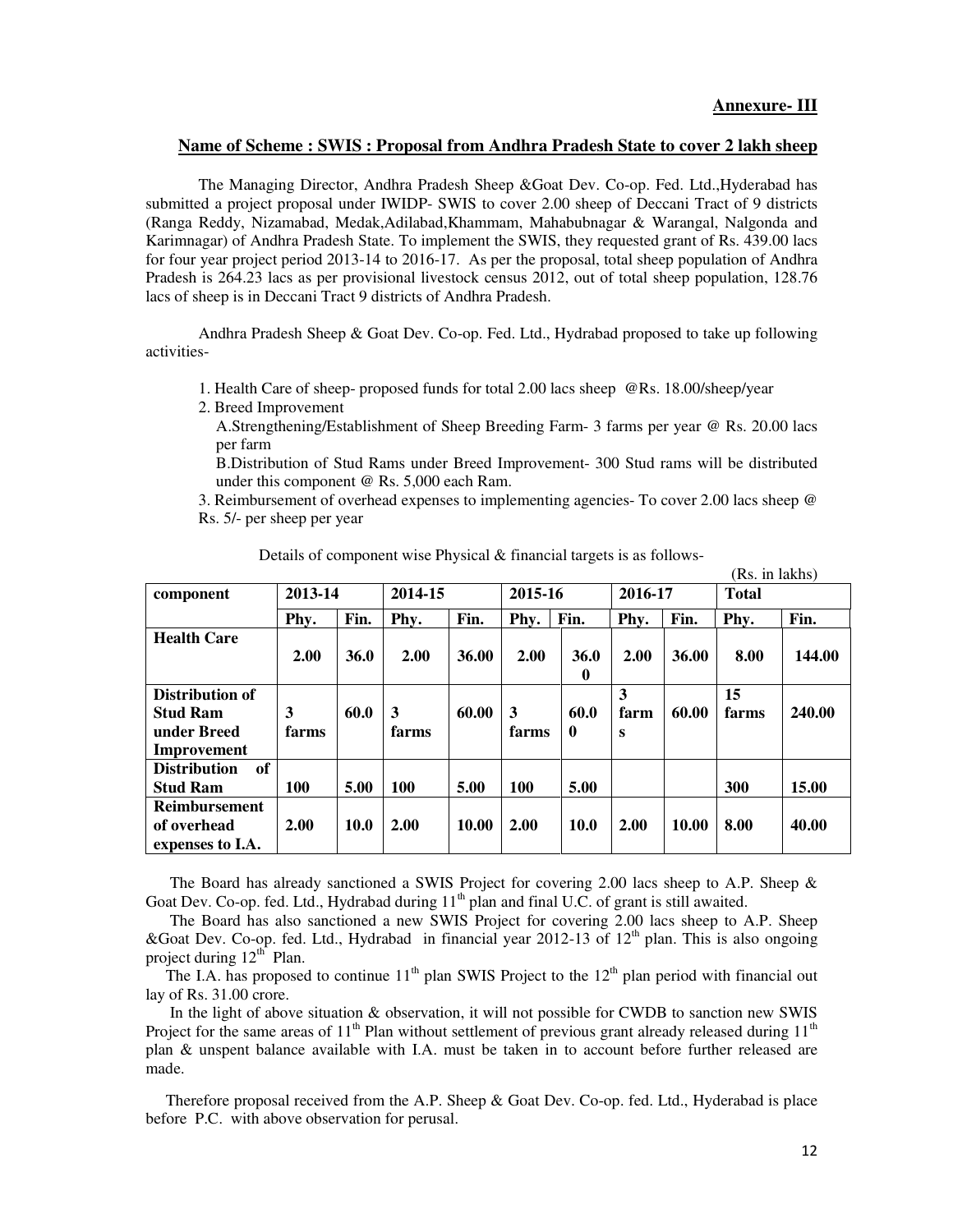#### **Annexure – IV**

#### **Project Summary of R&D Projects**

#### **A. Name of Scheme:- R&D projects under Human Resources Development Scheme**

**Implementing Agency**- Wool Research Association, thane (Maharashtra)

**A. Project Name**- Design & Development of Indian wool based smart textiles having thermoregulatory properties using phase change material (PCM)

**Broad subject**: technical textiles

**Project under Scheme of CWDB**- Human Resources Development Scheme.

- **About Project** In this project, it is proposed to develop the Indian wool based fabrics having thermoregulatory properties using phase change materials (PCM). First of all, Wool fiber will be blended with the other synthetic fibers like polestar etc. in different blend compositions to develop the yarn of count range 20-40 Nm on worsted ring spinning system. After that, fabric will be developed with varying GSM according to the end use. Further, micro- encapsulated phase change materials will be applied on the fabric to enhance the thermal properties of the fabrics. The phase change materials can be classified as either an organic compound such as paraffin waxes or a inorganic compounds like hydrated slats. Organic PCMs have certain advantage & disadvantages Advantages like organic PCMs have high volumetric latent heat storage capacity, low cost and easy availability, sharp melting point, high thermal conductivity, non – flammable etc. Hence application of both classes will be carried out  $\&$  the optimization of process will be achieved during the trials.
- **Objective:** a. To develop Indian wool based fabrics in blends with other synthetic fibers.

**b.** Application of micro-encapsulated phase change material (PCM) n these fabrics.

- **C**. Optimization & standardization of the process parameters.
- **Out come of the project**: A range of methods and trial taken in the project/material/information/ reports/ publication/ products/ samples will be used to deliver as a project outcome to the industry. The outcome of the project work will be readily adopted by the worsted industry as they are manufacturing suiting and shirting. The process of application of phase change material can be transferred to the interested industries through workshop, seminar, product trials & application.

| <b>Duration of project-</b>     | 2 years (24 Months) |
|---------------------------------|---------------------|
| <b>Total Project cost for -</b> | Rs.52, 75,200/-     |
| Non Recurring/Equipment cost-   | Rs. 20, 00,000/     |
| <b>Recurring Cost:-</b>         | Rs.32, 75,200/-     |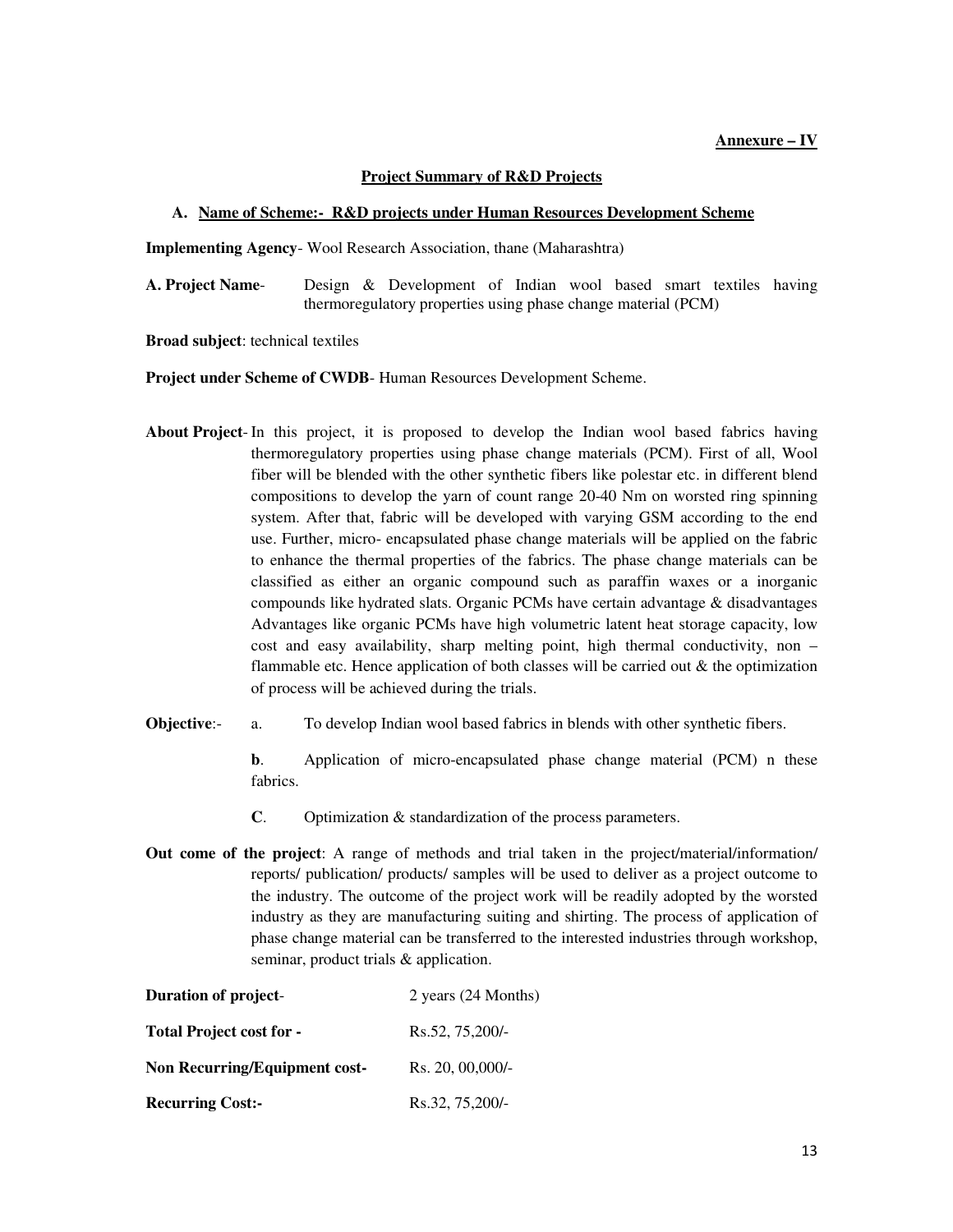| S.no.        | <b>Item</b>                                        | <b>Budget in Rupees</b> |             |              |  |
|--------------|----------------------------------------------------|-------------------------|-------------|--------------|--|
|              |                                                    | $1st$ year              | 2nfd Year   | <b>Total</b> |  |
| $\mathbf{A}$ | <b>Recurring</b>                                   |                         |             |              |  |
| 1.           | <b>Salaries/Wages</b>                              | 7,20,000                | 8,28,000    | 15,48,000/-  |  |
| 2.           | <b>Consumables</b>                                 | 2,00,000                | 2,00,000    | 4,00,000/-   |  |
| 3.           | <b>Travel</b>                                      | 1,00,000                | 1,00,000    | 2,00,000/-   |  |
| 4.           | <b>Consultancy Other costs</b><br>(trials/testing) | 3,50,000                | 3,50,000    | 7,00,000/-   |  |
|              | <b>Totals recuring</b>                             | 13,70,000/-             | 14,78,000/- | 28,48,000/-  |  |
| B            | Overheads 15% of<br>recurring cost)                | 2,05,500/-              | 2,21,700/-  | 4,27,200/-   |  |
| $\mathbf C$  | Equipment                                          | 20,00,000/-             | ---         | 20,00,000/-  |  |
|              | Total project $(A+B+C)$                            | 35,75,500/-             | 16,99,700/- | 52,75,200/-  |  |

### **Budget Estimates: Summary**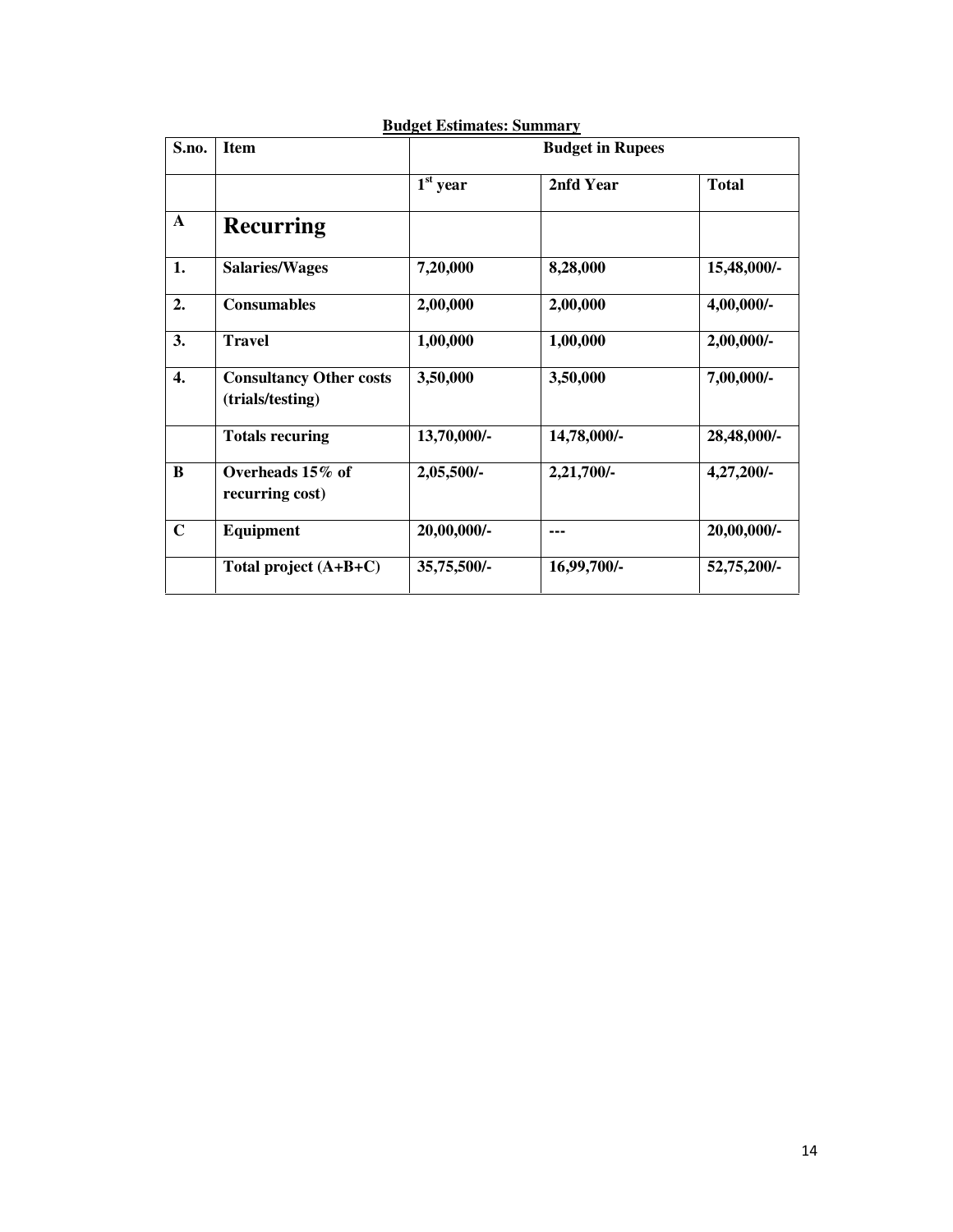#### **B. Name of Scheme:- R&D projects under Human Resources Development Scheme**

**Implementing Agency**: Wool Research Association, thane (Maharashtra)

- **B. Project Name:-** Use of Indian wool in development of technical textiles like nonwoven mesh for moisture management, filtration fabrics, wipe, insulating mats, roof-liners, sport shoe liner etc.
- **Broad Subject**:- Technical Textile.

**Project under Scheme of CWDB**- Human Resources Development Scheme.

**About Project:**- Existence of Textile industry dates back to several thousand years ago, clothing being one of the primary needs of human being. However, Technical Textiles, the way in which we perceive this term today are quite younger than traditional textiles.

> Last two decades have seen tremendous growth in the application of fibrous materials in the non conventional sectors like protective clothing, medical products, automotive components, geo-textiles, building materials, sports and so on. These newer application requirements led to phenomenal development in the area of polymers, fibers and downstream processes to meet the challenges. In the textile industry, technical textiles are the most dynamic one and are a promising area for the future of textile industry.

> "Technical Textiles are Textile materials and products manufactured primarily for technical and performance properties rather than their aesthetic or decorative characteristics"

- **Definition of Problem:** Presently very coarse Indian wools are unusable and go as a waste fiber without utilization. If this wool is better utilized for development of products useful for technical textile application, it would help in improving the rural economic condition in the country. While the grade and medium grade wool and their waste can be used in the field of technical textile.
- **Objectives:** a. To explore the possibility of sing Indian wool fibers in technical textile.
	- b. Course wool fibers will be used as geo-textile, in an agriculture field for moisture management and as a nutritional medium.
	- c. Use of medium grade wool in automobile as a roof liner, shoe liner.

 d. Use of fine grade wool and its waste in the field of medical and sport textile.

e. A non – woven one time use wipes for industrial and home use.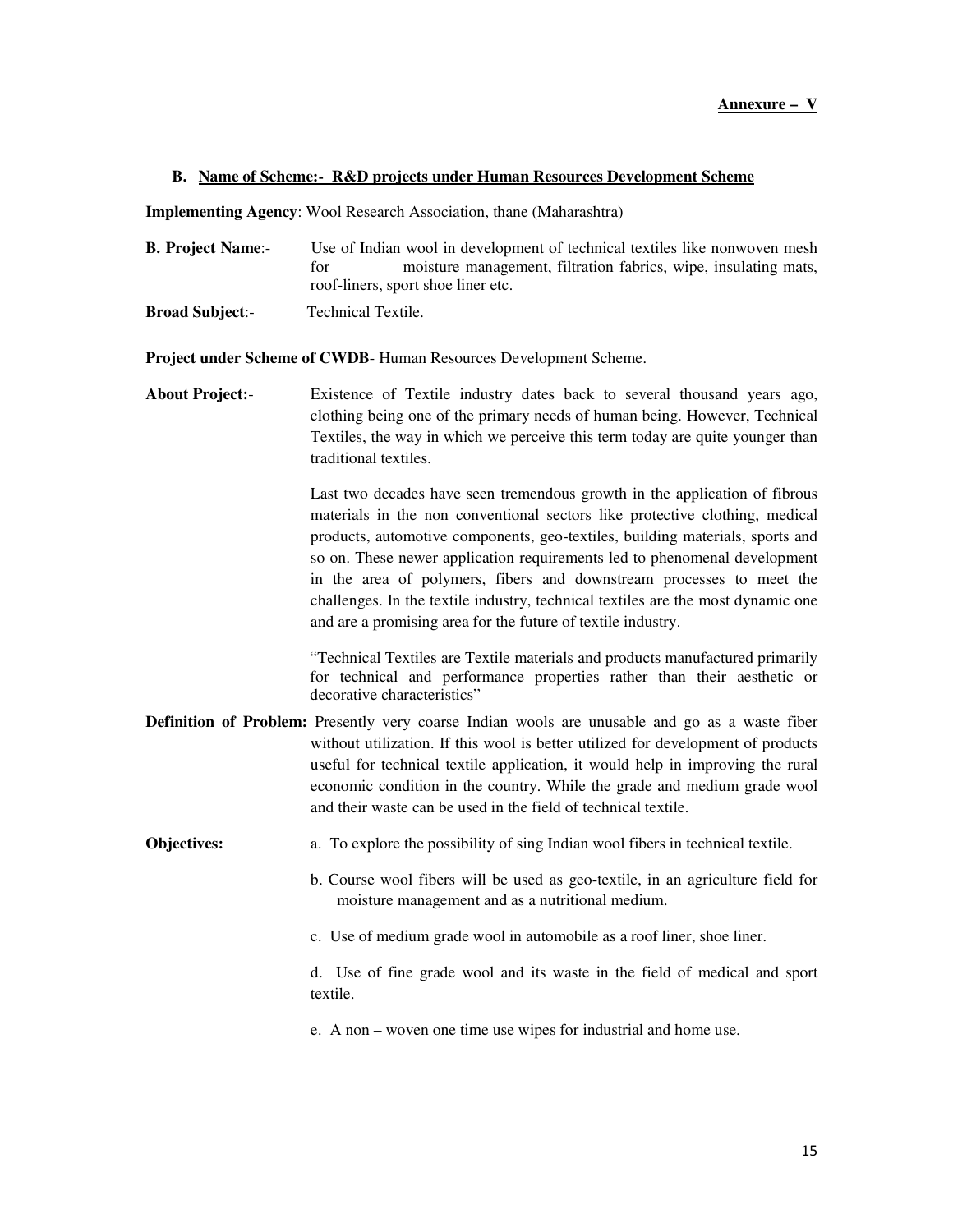#### **Expected Outcome from the project:**

If implementing, the rural economy up–liftment of growers is expected to help national economy. Also in terms of product patent/manufacturing license, it is expected to generate usual royalty and technology transfer fees.

| <b>Duration of project-</b>          | 2 years        |  |  |
|--------------------------------------|----------------|--|--|
| <b>Total Project cost for -</b>      | Rs.47,13,600/- |  |  |
| <b>Non Recurring/Equipment cost-</b> | Rs. 500000/-   |  |  |
| <b>Recurring Cost:-</b>              | Rs. 4213600/-  |  |  |

#### **Budget Estimates: Summary**

| S.no.            | <b>Item</b>                            | <b>Budget in Rupees</b> |              |              |  |
|------------------|----------------------------------------|-------------------------|--------------|--------------|--|
|                  |                                        | $1st$ year              | 2nfd Year    | <b>Total</b> |  |
| $\mathbf{A}$     | <b>Recurring</b>                       |                         |              |              |  |
| 1.               | <b>Salaries/Wages</b>                  | 960000                  | 1104000      | 2064000      |  |
| 2.               | <b>Consumables</b>                     | 300000                  | 300000       | 600000       |  |
| 3.               | <b>Travel</b>                          | 200000                  | 300000       | 500000       |  |
| 4.               | <b>Other costs</b><br>(trials/testing) | 200000                  | 300000       | 500000       |  |
|                  | <b>Totals</b>                          | 1660000                 | 2004000      | 3664000      |  |
| $\overline{4}$ . | Overheads 15% of<br>recurring cost)    | 249000                  | 300600       | 549600       |  |
| <b>B.</b>        | Equipment                              | 500000                  | $\mathbf{0}$ | 500000       |  |
|                  | <b>Grant Total(A+B)</b>                | 2409000/-               | 2304600/-    | 4713600/-    |  |

**Equipment to be required: Air permeability Tester (OFDA 100, Almeter, FAST, Shimadzu, Uster-UT4, Abrasion Tester, Busting Strength Tester. )**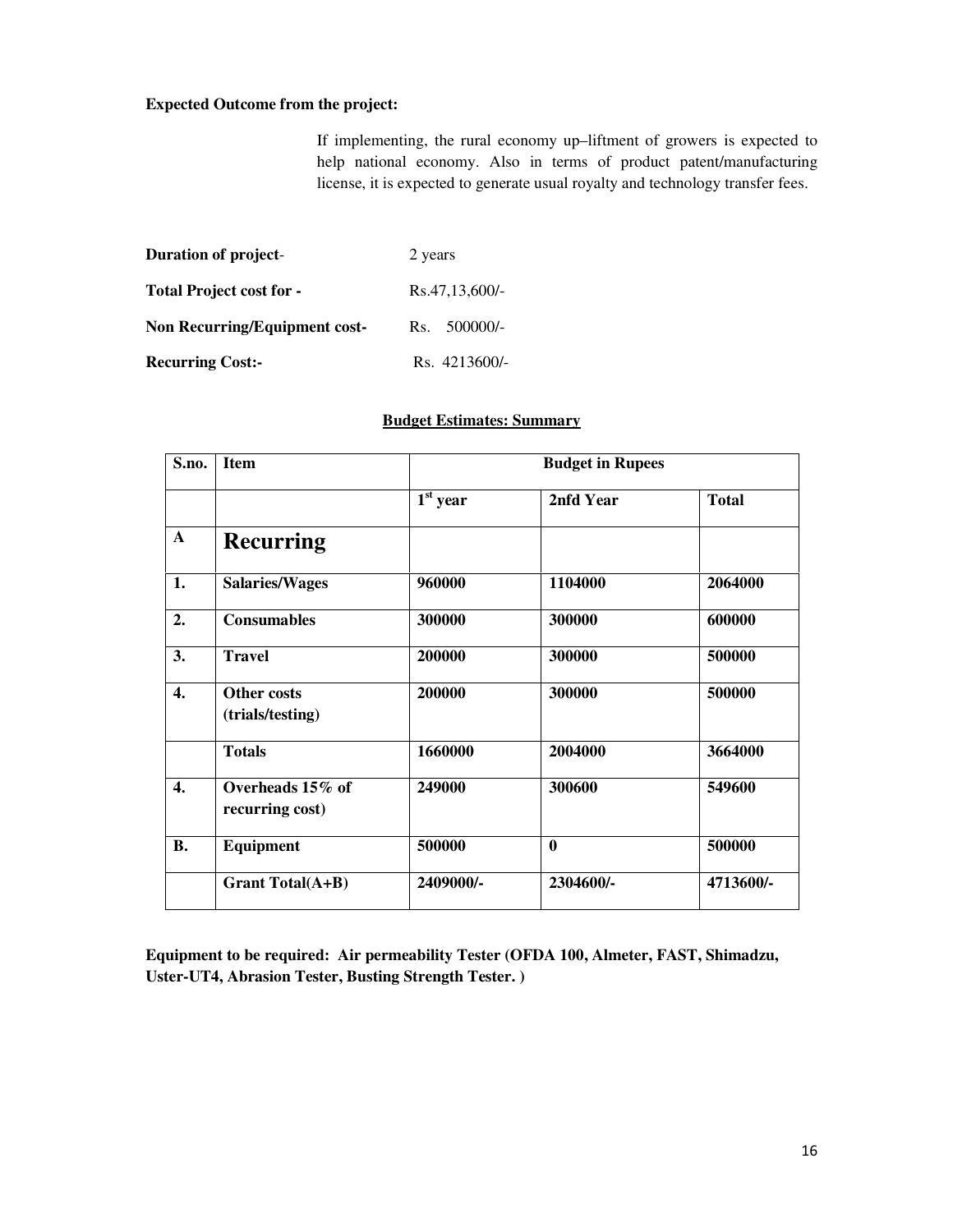#### **C. Name of Scheme:- R&D projects under Human Resources Development Scheme**

**Project Summary**

**Implementing Agency**: Wool Research Association, thane (Maharashtra)

- **C. Project Name**:- Development of Indian wool SAP Polymer mix product for agrarian use as fertilizer.
- **Broad Subject**:- Technical Textile.

**Project under Scheme of CWDB**- Human Resources Development Scheme.

- **About Project** Fertilizers are substances that supply plant nutrients or amend soil fertility. They are the most effective means of increasing crop production and of improving the quality of food and fodder. Fertilizers are used in order to supplement nutrient supply in the soil. Fertilizers typically provide, in varying proportions. The three primary macronutrients: nitrogen (N), Phosphorus (P), and potassium (K). The three secondary macronutrients: calcium (Ca), Sulphur(S), Magnesium (Mg) and the micronutrients (trace minerals): born (B), chlorine (cl), manganese (mn), iron (fe), Zinc (Zn), copper (cu), molybdenum (mo) and selenium (se). The macronutrients are consumed in larger quantities and are present in plant tissue in quantities form  $0.2\%$  to 4.0 % (on a dry mater weight basis) micronutrients are consumed in smaller quantities and are present in plant tissue in quantities measured in part per million (ppm), ranging from 5 to 200 ppm, or less than 0.02  $%$  dry weight. Wool fibers contain 17% of nitrogen, one of the primary fertilizer ingredient and 4 % sulphur which is secondary ingredient of fertilizer. Idea of the project is to make the wool fibers in their readily digestible from process will be to convert wool fibers in power/pulp from than reducing this wool powder to break – S=S- bonds and then enzyme treatment to this reduced from of wool to make it futher readily digestible. Super absorbent polymers (SAP) are already in market and are used in small quantity as fertilizers to retain the moisture as SAP can retain 100-300% of moisture of their own weight. It solidifies crystals of water helping to retain water for the plants and effectively checks soil erosion. In this project the partially degraded from of wool powder will be graft polymerized with superabsorbent polymers like Poly acrylic acids with an aim to take advantage of both SAP and wool powder as SAP is expected to hold huge amount of water and wool powder will provide nutrition in the form of nitrogen and sulphur, in the form of primary and secondary micronutrients.
- **Definition of the problem**:- Super absent polymer grafted wool pwder/pulp will retain 100-300 times of water on weight basis and wool after degradation wil provide essentinal nutrient to oil. Use of organic fertilizer along with the proposed one will solve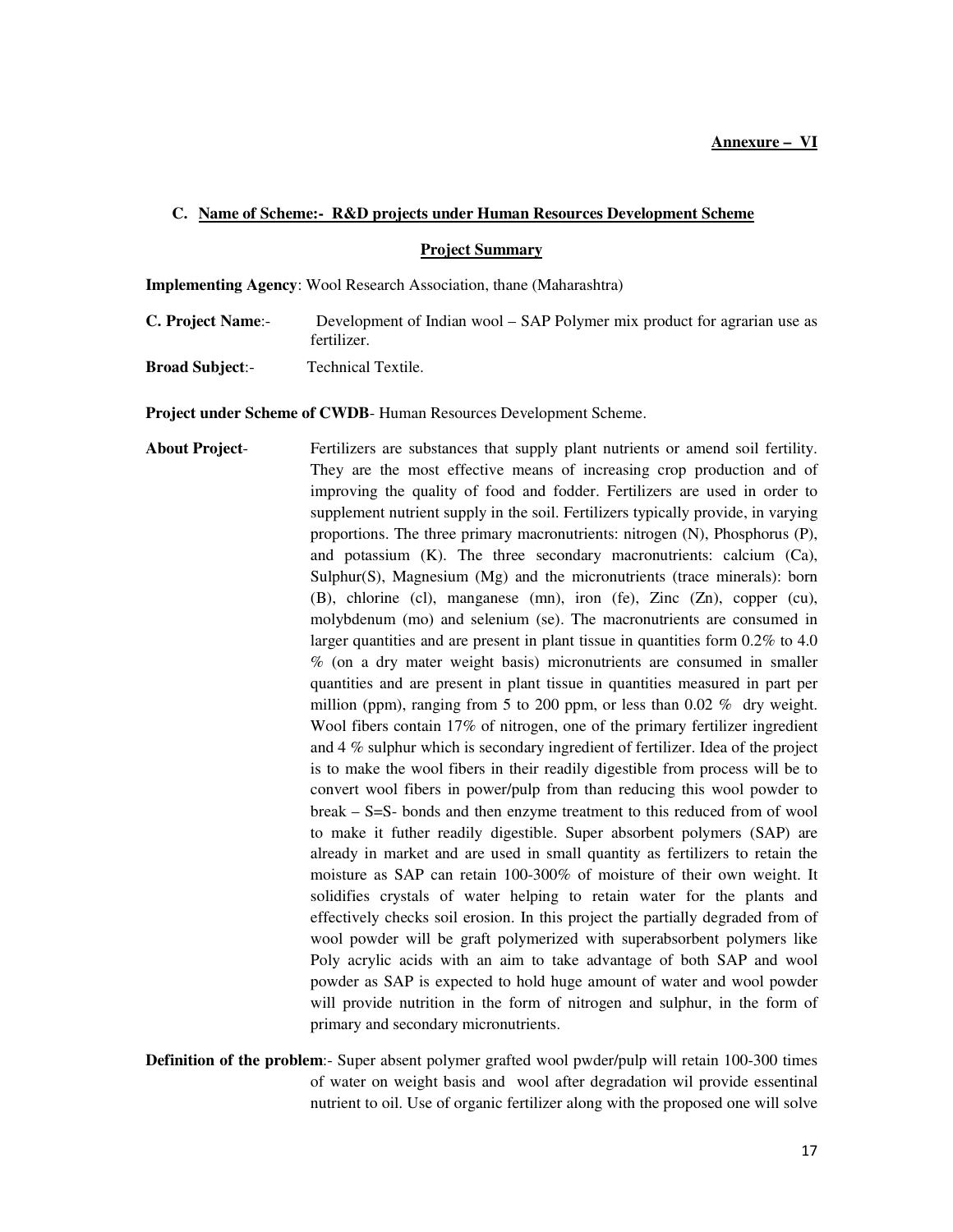the problem of using synthetic fertilizers especially in drought prone area farming.

**Objectives**:- To develop super absorbent polymer (SAP) grafted wool powder/pulp to be used as fertilizers in drought prone agricultural area.

**Outcome of the project:** Coarse Indian wool having diameter above 50 µ finds very less applications or it is waste. After grafting of super absorbent plymer nto wol powder will find new applications area.

| <b>Duration of project-</b>          | 2 years (24 Months)     |  |  |
|--------------------------------------|-------------------------|--|--|
| <b>Total Project cost for -</b>      | Rs.47, 83,650/-         |  |  |
| <b>Non Recurring/Equipment cost-</b> | $Rs. \quad 7,00,000/$ - |  |  |
| <b>Recurring Cost:-</b>              | Rs. 40,83,650/-         |  |  |

| S.no.        | <b>Item</b>                         | <b>Budget in Rupees</b> |                      |              |  |
|--------------|-------------------------------------|-------------------------|----------------------|--------------|--|
|              |                                     | $1st$ year              | 2 <sup>nd</sup> Year | <b>Total</b> |  |
| $\mathbf{A}$ | <b>Recurring</b>                    |                         |                      |              |  |
| 1.           | <b>Salaries/Wages</b>               | 1140000                 | 1311000              | 2451000      |  |
| 2.           | <b>Consumables</b>                  | 400000                  | $- - -$              | 400000       |  |
| 3.           | <b>Travel</b>                       | 100000                  | 200000               | 300000       |  |
| 4.           | Other costs<br>(trials/testing)     | 300000                  | 100000               | 400000       |  |
|              | <b>Totals</b>                       | 1940000                 | 1611000              | 3551000      |  |
| 4.           | Overheads 15% of<br>recurring cost) | 291000                  | 241650               | 532650       |  |
| <b>B.</b>    | <b>Equipment</b>                    | 700000                  | $\blacksquare$       | 700000       |  |
|              | <b>Grant Total(A+B)</b>             | 29,31,000/-             | 18,52,650            | 47,83,650/-  |  |

#### **Budget Estimates: Summary**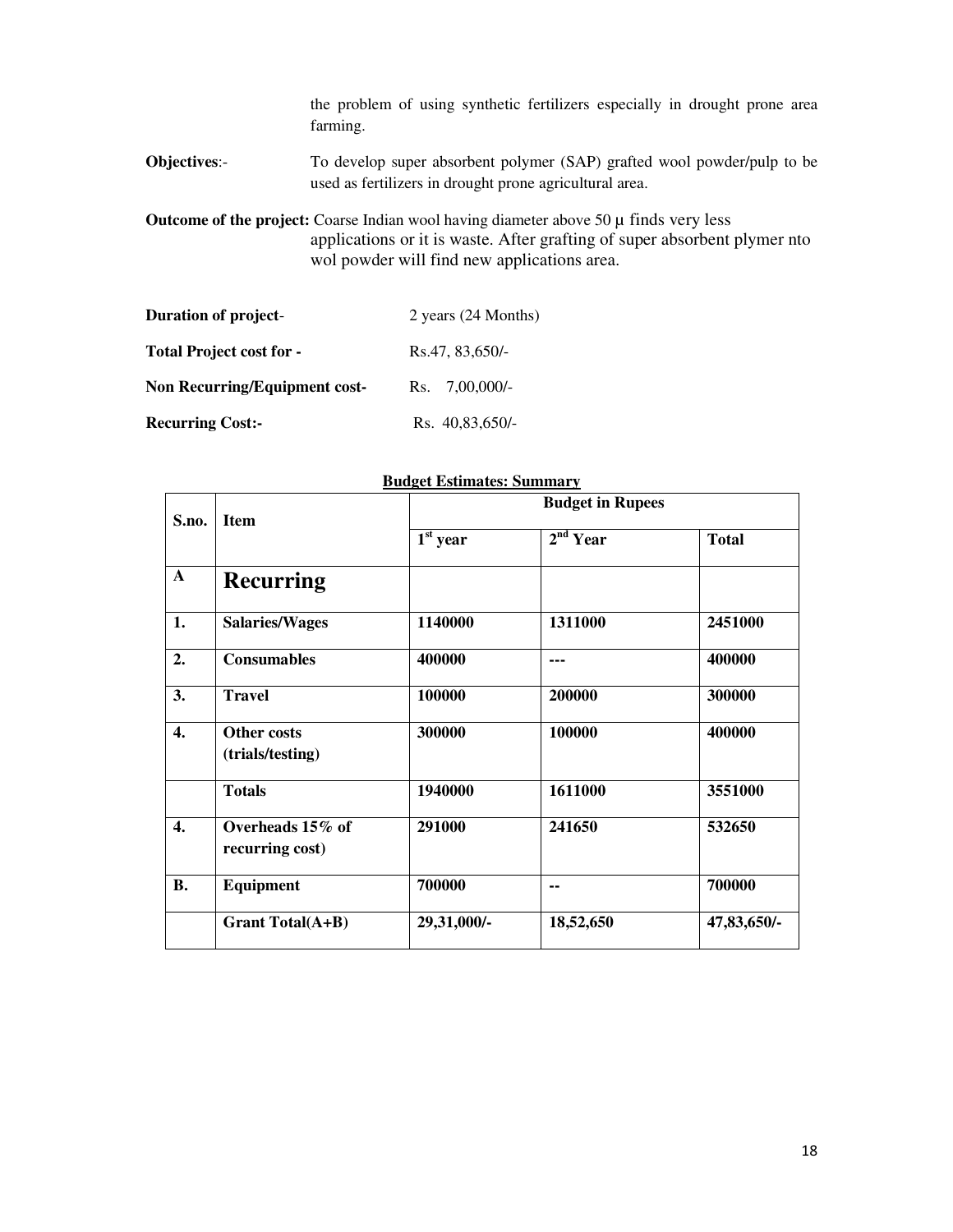### Proposal of Raj. Live stock Board, Jaipur for Social Security Scheme.

Sheep Insurance scheme under Social Security provides insurance cover to sheep in the case of accident including fire, lightening, storm, tempest, flood, inundation, famine ad diseases contracted or occurring during the period of the policy for project areas. The sheep Insurance plan is based on Livestock Insurance Schemes.

During  $12<sup>th</sup>$  plan, under this scheme financial assistance will be provided to state Govt. Animal husbandry Deptt.'s/sheep Board also if identical schemes are being implemented by them for their sheep breeders/sheep so that any duplicity can be checked and more & more sheep breeders can be benefited under the scheme. The CWDB will subsidies 80% of the sheep breeder's contribution for his/her sheep by making lump-sum payment to state Govt.

Accordingly the Board has invited proposal from various state govt. agencies. In this concern Rajasthan Live stock Development Board, Jaipur has submitted their proposal. As per proposal Raj. Board is implementing "Avika kavach Bima Yojana" for Sheep insurance in Rajasthan state.

 Under this scheme total premium for sheep insurance is Rs.80/- for cost of sheep Rs.1600/-per sheep. Out of which the Raj. Govt. shares 25 % of total premium i.e. max. Rs.20/- & remaining amount of premium i.e. Rs.60/- will be paid by the sheep breeder.

In this scheme as the premium share of sheep breeder is high, Raj. Board proposed the CWBD to contribute 80% of the sheep breeder's contribution for his/her sheep i.e. Rs. 48/- & remaining 20% of premium i.e. Rs.12/-will be given by the sheep breeder. So that more & more breeders can take interest in the insurance.

As per proposal Raj. Wool federation proposed to insure 1.00 lac sheep of state & requested to the CWDB to sanction 80% of premium of sheep breeder's contribution i.e. Rs.48.00 lacs for 1.00 lac sheep.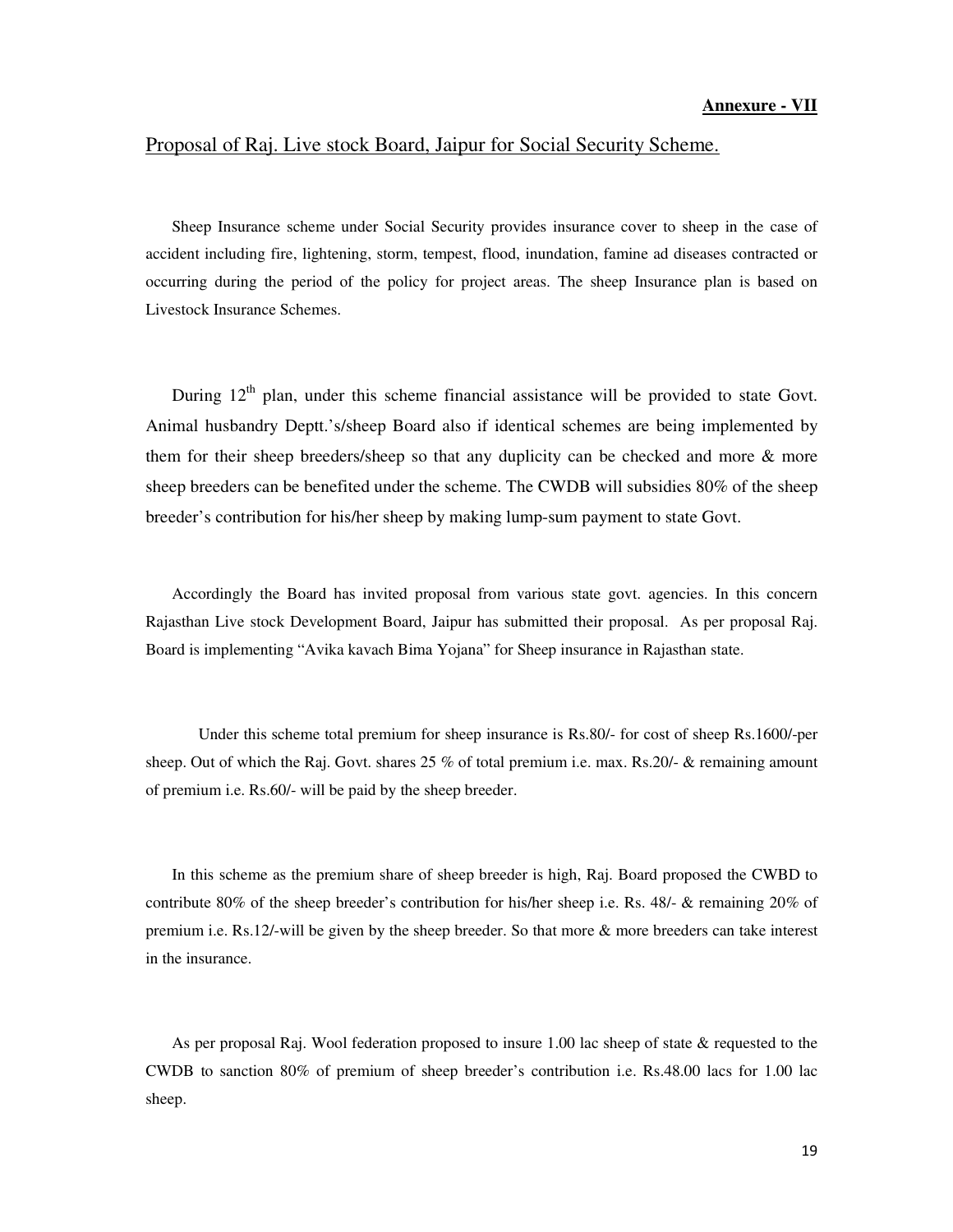## **Proposal of Andhra Pradesh Sheep & Goat Development Cooperative Federation Ltd., Hyderabad for Social Security Scheme.**

Sheep Insurance scheme under Social Security provides insurance cover to sheep in the case of accident including fire, lightening, storm, tempest, flood, inundation, famine ad diseases contracted or occurring during the period of the policy for project areas. The sheep Insurance plan is based on Livestock Insurance Schemes.

During  $12<sup>th</sup>$  plan, under this scheme financial assistance will be provided to state Govt. Animal husbandry Deptt.'s/sheep Board also if identical schemes are being implemented by them for their sheep breeders/sheep so that any duplicity can be checked and more & more sheep breeders can be benefited under the scheme. The CWDB will subsidies 80% of the sheep breeder's contribution for his/her sheep by making lump-sum payment to state Govt.

Accordingly the Board has invited proposal from various state govt. agencies. In this concern Andhra Pradesh Sheep & Goat Development Cooperative Federation Ltd., Hyderabad (A.P.) has submitted their proposal. As per proposal Andhra Pradesh Sheep & Goat Development Cooperative Federation Ltd., Hyderabad (A.P.) is implementing Sheep insurance Scheme from 2006 in Andhra Pradesh state.

Under this scheme total premium for sheep insurance is Rs.109.32/- for cost of sheep Rs.1500/-per sheep (between 4 to 12 months age) & Rs.218.64/- for cost of sheep Rs.3000/-per sheep(for 1to 7 year age). Out of which the State Govt. shares  $2/3^{rd}$  of total premium i.e.Rs.70/- & 140/- respectively & remaining  $1/3^{\text{rd}}$  + S.T. (12.36%) amount of premium i.e. Rs.39.32/- & 78.64/- respectively will be paid by the sheep breeder. In this scheme as the premium share of sheep breeder is high, Andhra Pradesh Sheep & Goat Development Cooperative Federation Ltd., Hyderabad (A.P.) proposed the CWBD to contribute 80% of the sheep breeder's contribution for his/her sheep i.e. Rs. 31.45/- & Rs.62.90/ respectively & remaining 20% of premium i.e. Rs.7.87/-& 15.74/-will be given by the sheep breeder. So that more & more breeders can take interest in the insurance.

As per proposal Andhra Pradesh Sheep & Goat Development Cooperative Federation Ltd., Hyderabad (A.P.) proposed to insure 2.00 lacs sheep of state in the year 2013-14 & total 8.00 lacs sheep in next 4 yrs.& requested to the CWDB to sanction 80% of premium of sheep breeder's contribution i.e. Rs.113.22 lacs for 2.00 lac sheep.

As above matter is placed before P.C for perusal & consideration.